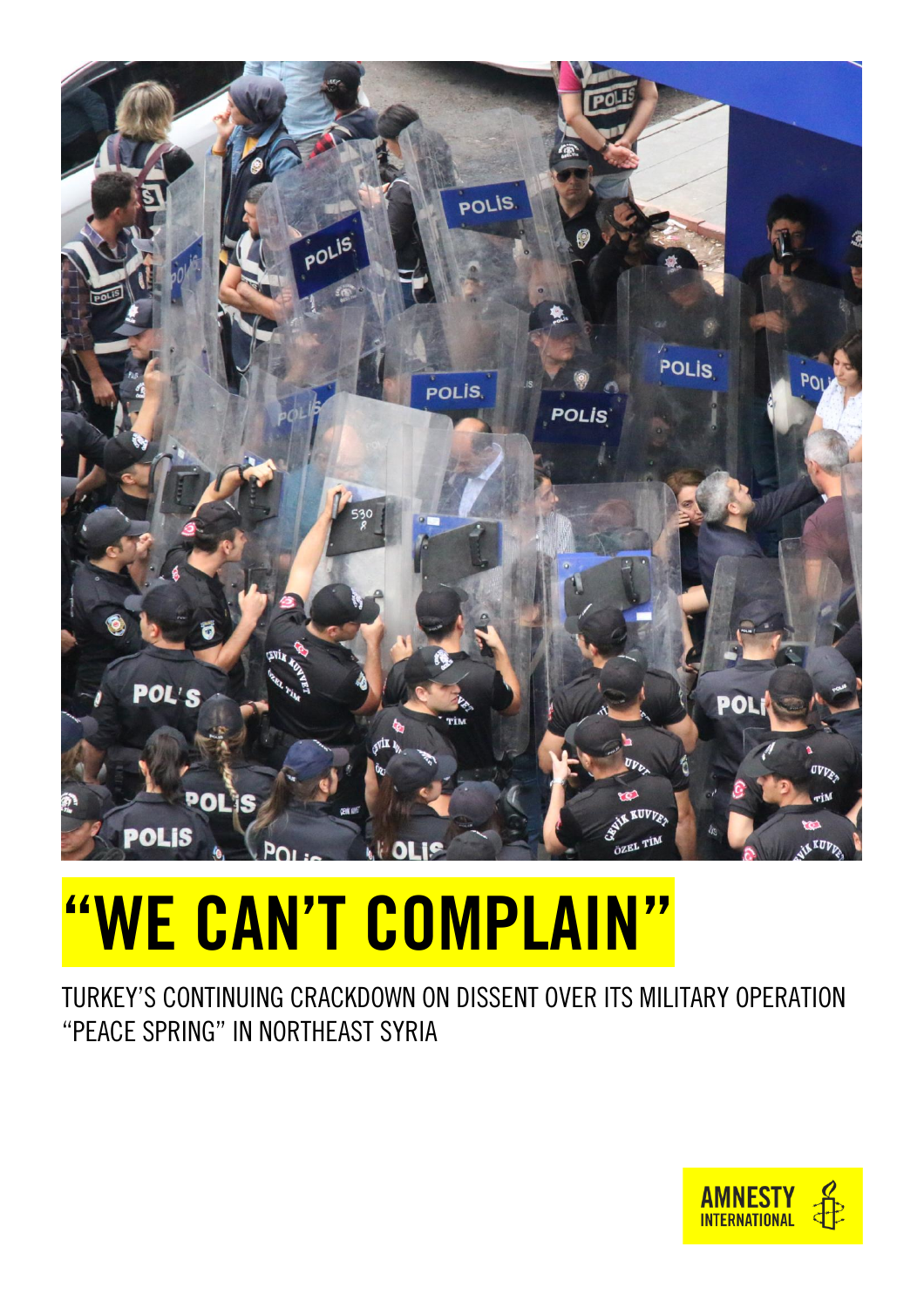Amnesty International is a global movement of more than 7 million people who campaign for a world where human rights are enjoyed by all.

Our vision is for every person to enjoy all the rights enshrined in the Universal Declaration of Human Rights and other international human rights standards.

We are independent of any government, political ideology, economic interest or religion and are funded mainly by our membership and public donations.

© Amnesty International 2019

Except where otherwise noted, content in this document is licensed under a Creative Commons (attribution, non-commercial, no derivatives, international 4.0) licence. <https://creativecommons.org/licenses/by-nc-nd/4.0/legalcode>

For more information please visit the permissions page on our website[: www.amnesty.org](http://www.amnesty.org/) Where material is attributed to a copyright owner other than Amnesty International this material is not subject to the Creative Commons licence.

First published in 2019 by Amnesty International Ltd Peter Benenson House, 1 Easton Street London WC1X 0DW, UK

Index: EUR 44/1335/2019 November 2019 Original language: English



*Cover photo: Police preventing members of parliament from the opposition Peoples' Democratic Party and others from reading out a statement criticizing 'Operation Peace Spring', Diyarbakır, 20 October 2019 © Bilal Güldem, Mesopotamia Agency.*

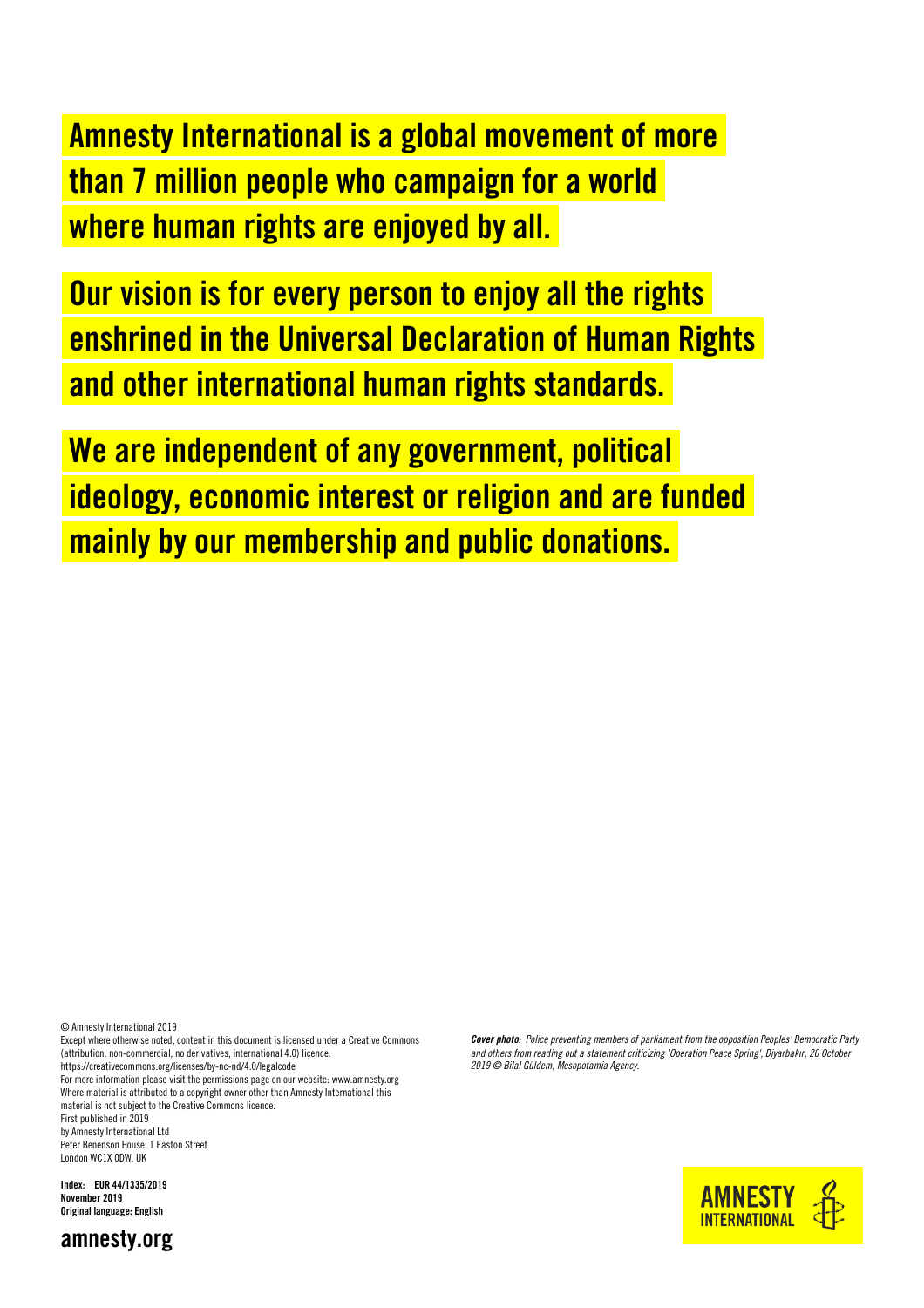## **CONTENTS**

| CRUSHING DISSENT OVER TURKEY'S MILITARY OFFENSIVE           | 4  |
|-------------------------------------------------------------|----|
| A DEEPENING CRACKDOWN                                       | 6  |
| SOCIAL MEDIA POSTS                                          |    |
| JOURNALISTS AND OTHER MEDIA WORKERS                         | 8  |
| INVESTIGATIONS AGAINST OPPOSITION MEMBERS OF THE PARLIAMENT | 9  |
| <b>BLANKET BANS ON PEACEFUL PROTESTS</b>                    | 10 |
| TARGETING OF MEMBERS OF THE PEOPLES' DEMOCRATIC PARTY (HDP) | 12 |
| ABUSIVE LEGISLATION SHACKLING ERFEDOM OF EXPRESSION         | 14 |
| FROM EMERGENCY TO OPPORTUNITY                               | 15 |
| <b>RECOMMENDATIONS</b>                                      | 16 |

#### CONTACT US **CONTACT US** JOIN THE CONVERSATION



 $\sum$  [info@amnesty.org](mailto:info@amnesty.org)

 $\bigotimes$  +44 (0)20 7413 5500



[www.facebook.com/AmnestyGlobal](http://www.facebook.com/AmnestyGlobal)





@AmnestyOnline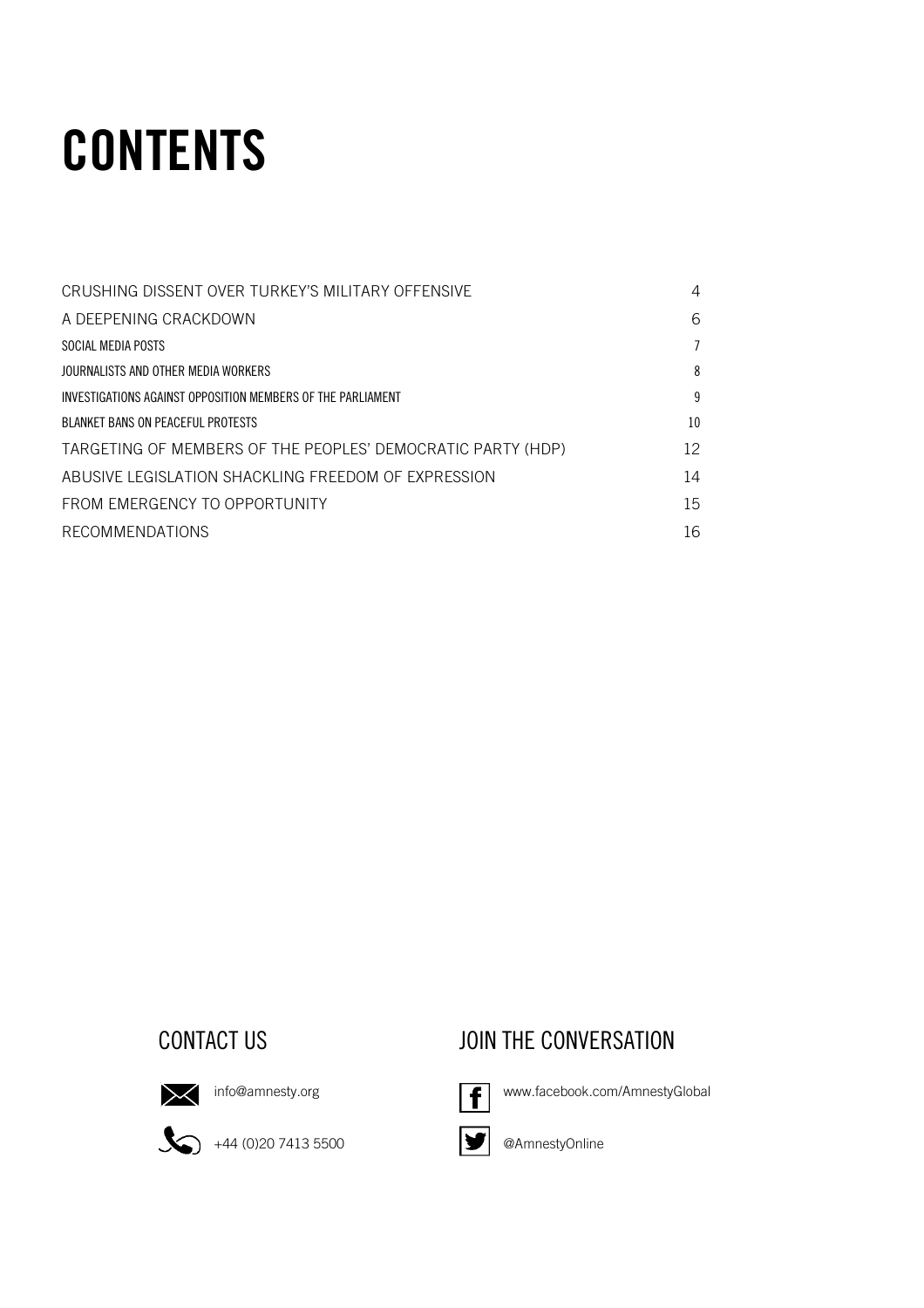### <span id="page-3-0"></span>CRUSHING DISSENT OVER TURKEY'S MILITARY OFFENSIVE

### "These detentions are done to inflict fear, to make sure no one dares to speak, to imprison everyone to their homes."

Relative of one of the detainees in Mardin

i.

On 9 October 2019, Turkey's president Recep Tayyip Erdoğan announced that the Turkish Armed Forces had started an offensive named "Operation Peace Spring" in northeast Syria.<sup>1</sup> The purpose of the military operation was described as establishing a 32-kmdeep "safe zone," which would serve two aims according to the President's spokesperson İbrahim Kalın: "securing Turkey's borders by eliminating terrorist elements and allowing refugees to return to their homes." 2

Following an agreement between Turkey and Russian Federation on 22 October that Syrian government and Russian forces will deploy in northeast Syria to ensure that Kurdish forces have withdrawn from the border area with Turkey, Turkey's Ministry of Defence announced that "[a]t this stage, there is no further need to conduct a new operation outside the present operation area,"<sup>3</sup> effectively ending the military offensive in northeast Syria. Prior to that, on 17 October, Turkish authorities had announced that they were suspending the operation for five days following a deal brokered with the United States that the Kurdish forces will retreat from the 30 km area along the Turkey border.

Despite lasting only two weeks, the military offensive in northeast Syria caused devastating humanitarian consequences.<sup>4</sup> In addition to this, it was accompanied by a draconian crackdown on dissent and censorship of the media with investigations under anti-terrorism laws, as well as police custody and pre-trial detention, targeting those criticizing or questioning the military operation.

Hundreds of people have been detained in Turkey in the days following the launch of the military offensive. <sup>5</sup> These include members of the Kurdish-rooted leftist opposition People's Democratic Party (HDP), including members of Parliament, party activists and local government representatives, as well as journalists and others. While some individuals expressing views on the military offensive interpreted as opposition to the government were among those detained, in other cases of detention, the absence of any reference to the "Operation Peace Spring" suggests that the military offensive was also used as a pretext to escalate an ongoing crackdown on dissent that had continued despite the end of the two-year state of emergency in July 2018.

The intolerance of dissent has even reached beyond Turkey's borders. The day after the operation began, in an announcement relating to the military operation, Turkey's regulatory body for radio, television and on demand media services, informed the public that it is monitoring media outlets both within and outside Turkey.<sup>6</sup> On 16 October, state-run Anadolu Agency reported that social media accounts run from abroad are also being monitored for 'criminal content'. <sup>7</sup> On 15 October, President Erdoğan's lawyers announced having issued criminal complaints under laws ciminalizing 'insulting the President' to a former HDP MP Osman Baydemir for a speech

<sup>&</sup>lt;sup>1</sup> Recep Tayyip Erdoğan (@RTErdogan), 9 October 2019, 15:16, twitter.com/RTErdogan/status/1181921311846735872

<sup>2</sup> İbrahim Kalın (@ikalin1), 7 October 2019, 10:32, <https://twitter.com/ikalin1/status/1181125145496182784>

<sup>&</sup>lt;sup>3</sup> Ministry of Defence, "Press Release Regarding The Peace Spring Operation And Recent Developments", 23 October 2019, https://msb.gov.tr/en-US/Slide/23102019-55886. <sup>4</sup> Amnesty International, *Syria: Damning evidence of war crimes and other violations by Turkish forces and their allies*, 18 October 2019, at:

[https://www.amnesty.org/en/latest/news/2019/10/syria-damning-evidence-of-war-crimes-and-other-violations-by-turkish-forces-and-their-allies/.](https://www.amnesty.org/en/latest/news/2019/10/syria-damning-evidence-of-war-crimes-and-other-violations-by-turkish-forces-and-their-allies/)

<sup>5</sup> On 16 October 2019, state-run Anadolu Agency reported that 186 people have been taken into police custody in relation to social media posts concerning Operation Peace Spring[: https://www.aa.com.tr/tr/baris-pinari-harekati/baris-pinari-harekatina-kara-propagandadan-24-kisi-tutuklandi/1615477.](https://www.aa.com.tr/tr/baris-pinari-harekati/baris-pinari-harekatina-kara-propagandadan-24-kisi-tutuklandi/1615477) According to daily human rights monitoring reports of the Human Rights Foundation of Turkey (TIHV), at least 84 people have been detained between 17 and 20 October for criticizing the operation; making the total number of police detentions at least 270 since the launch of the operation. TIHV's daily monitoring reports are available at: [https://tihv.org.tr/category/gunluk-insan-haklari](https://tihv.org.tr/category/gunluk-insan-haklari-raporlari/)[raporlari/.](https://tihv.org.tr/category/gunluk-insan-haklari-raporlari/)

<sup>&</sup>lt;sup>6</sup> RTUK Press Statement on Operation Peace Spring, 10 October 2019[: https://www.rtuk.gov.tr/duyurular/3788/7101/rtuk-baris-pinari-harekti-basin-aciklamasi-](https://www.rtuk.gov.tr/duyurular/3788/7101/rtuk-baris-pinari-harekti-basin-aciklamasi-10102019.html)[10102019.html](https://www.rtuk.gov.tr/duyurular/3788/7101/rtuk-baris-pinari-harekti-basin-aciklamasi-10102019.html)

<sup>7</sup> Anadolu Agency, 16 October 2019[: https://www.aa.com.tr/tr/baris-pinari-harekati/baris-pinari-harekatina-kara-propagandadan-24-kisi-tutuklandi/1615477.](https://www.aa.com.tr/tr/baris-pinari-harekati/baris-pinari-harekatina-kara-propagandadan-24-kisi-tutuklandi/1615477)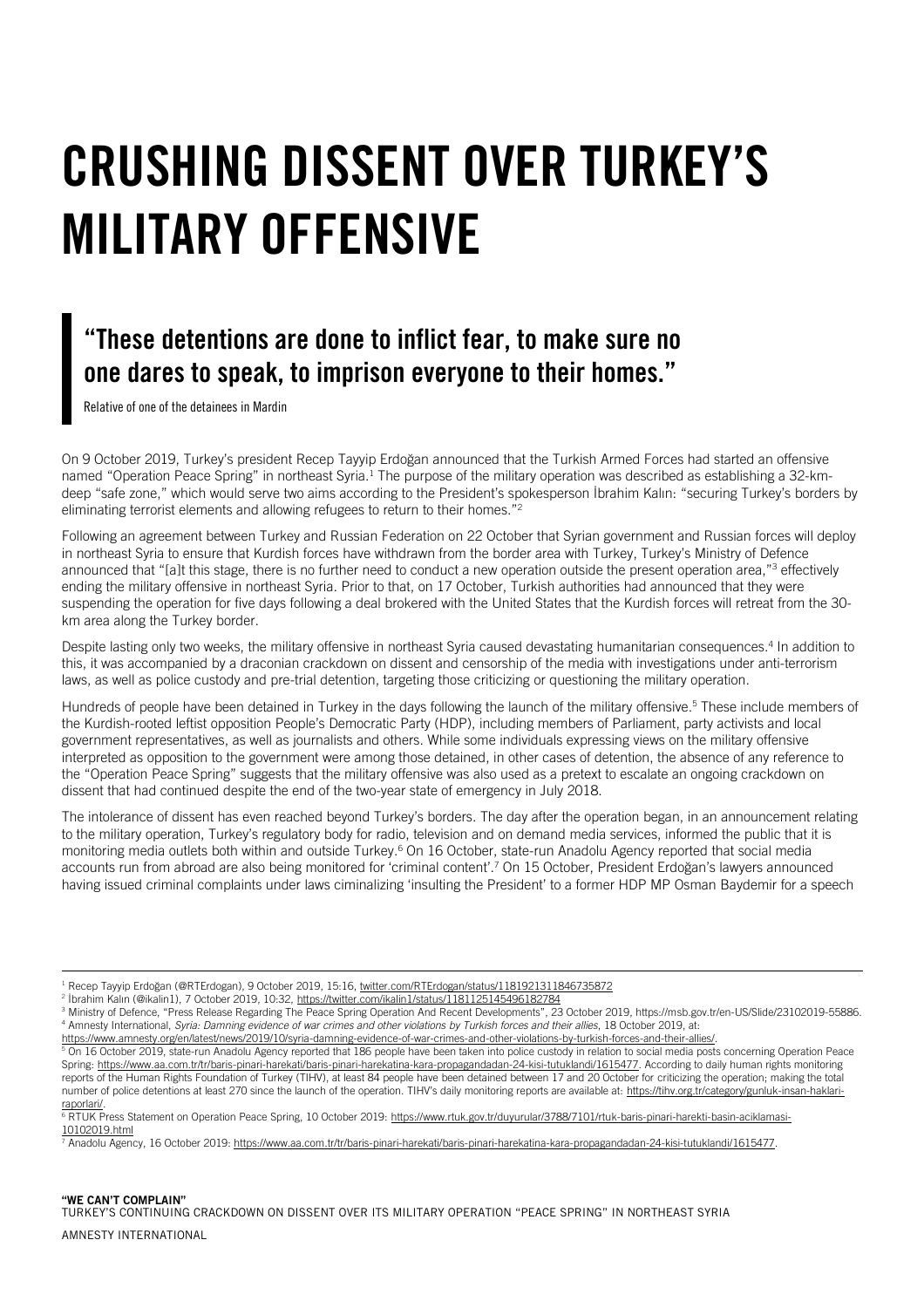he made outside the BBC in London.<sup>8</sup> On 25 October, they announced another criminal complaint they have made against the French weekly journal *Le Point* for its coverage of the military offensive. *9*

Amnesty International calls on the Turkish authorities to end the crackdown on peaceful dissent. The authorities must ensure that criticism or questioning of the offensive, or appeals for peace through social media or other peaceful means, is not criminalized and no one is targeted through criminal investigations or prosecutions for exercising their rights to freedom of expression and to peaceful assembly.

Amnesty International collected the information provided in this briefing through interviews with lawyers in Ankara, Diyarbakır, Istanbul, Izmir, Mardin and Şanlıurfa representing individuals who were taken into police custody allegedly in relation to their criticism of the military operation as well as by reviewing documents related to investigations, including court documents concerning prosecutors' requests for pre-trial detention or bail conditions.

<sup>9</sup> Hüseyin Aydın (@hsynaydn), 25 October 2019, 10:36, [https://twitter.com/hsynaydn/status/1187649133772972033?s=20.](https://twitter.com/hsynaydn/status/1187649133772972033?s=20) Le Monde, "Qualifié d'« éradicateur », le président turc Erdogan porte plainte contre « Le Point »,"25 October 2019: [https://www.lemonde.fr/international/article/2019/10/25/qualifie-d-eradicateur-le-president-turc](https://www.lemonde.fr/international/article/2019/10/25/qualifie-d-eradicateur-le-president-turc-erdogan-porte-plainte-contre-le-point_6016888_3210.html)[erdogan-porte-plainte-contre-le-point\\_6016888\\_3210.html.](https://www.lemonde.fr/international/article/2019/10/25/qualifie-d-eradicateur-le-president-turc-erdogan-porte-plainte-contre-le-point_6016888_3210.html)

<sup>&</sup>lt;sup>8</sup> In a speech during a protest outside the BBC in London on 14 October, Baydemir asks 'who is the terrorist, who is the dictator?' The crowd replies 'Erdoğan.' Net Haber News Website, "Osman Baydemir BBC'nin önünden hakaretler yağdırdı," 14 October 2019: [https://www.nethaber.com/guncel/osman-baydemir-bbcnin-onunden](https://www.nethaber.com/guncel/osman-baydemir-bbcnin-onunden-hakaretler-yagdirdi-2961)[hakaretler-yagdirdi-2961.](https://www.nethaber.com/guncel/osman-baydemir-bbcnin-onunden-hakaretler-yagdirdi-2961) Hüseyin Aydın (@hsynaydn), 15 October 2019, 14:19, [https://twitter.com/hsynaydn/status/1184081255559770114?s=20.](https://twitter.com/hsynaydn/status/1184081255559770114?s=20) Hüseyin Aydın is one of President Erdoğan's lawyers.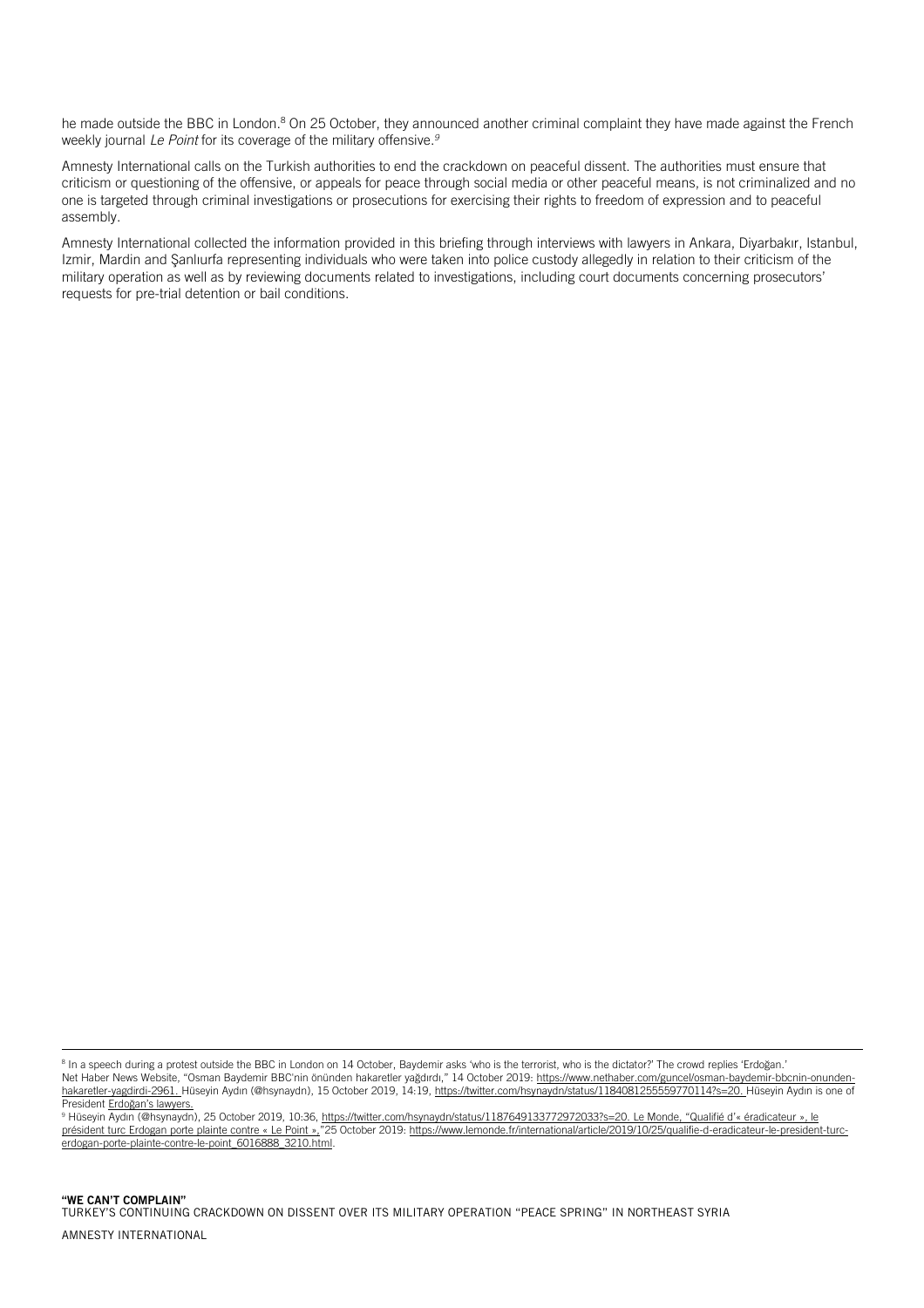## <span id="page-5-0"></span>A DEEPENING CRACKDOWN

### "One man asks another how life is in Turkey. 'We can't complain,' comes the reply. 'That's great,' says the first. 'No, seriously,' says the second. 'We can't complain!'"

A joke doing rounds on social media in Turkey

On 9 October, Turkey's National Security Directorate made a statement that criminal investigations had been initiated against 78 people for "inciting enmity and hatred through black propaganda [smear campaign] against [Turkey] over Operation Peace Spring; sharing unsourced and false social media postings intended to destroy the reputation of [Turkey's] security forces and making propaganda for a terrorist organization."<sup>10</sup>

The next day, Ankara<sup>11</sup>, Istanbul<sup>12</sup> and Izmir<sup>13</sup> Chief Prosecutors issued statements that they have initiated investigations for "making propaganda for a terrorist organization", "denigrating the Republic of Turkey" and "praising a crime and a criminal" in relation to social media postings, news articles or other activities relating to the military operation.

At the same time, the Radio and Television Supreme Council (RTÜK), Turkey's regulatory body for radio, television and on demand media services, called upon all media outlets to act sensibly during "Operation Peace Spring" when releasing news, and warned, in a statement, that the Council will "not tolerate any broadcasting that may negatively impact the morale and the motivation of […] soldiers or may mislead citizens through incomplete, falsified or partial information that serves the aims of terror".<sup>14</sup> The Council also informed the public that it is monitoring in particular online broadcasters and publishers followed by young people as well as media outlets outside Turkey.

On 11 October, just two days after the military offensive was launched, Minister of Interior, Süleyman Soylu stated during a speech, that 121 people had been detained for their social media posts "insulting "Operation Peace Spring", describing [our] country as an invader and insulting the unity of our nation."<sup>15</sup>

On 14 October, Directorate General for Security, Gendarmerie [Military Police] General Command and Coastguard Command carried out the fourth of a country wide operation dubbed "Turkey Applying Confidence and Tranquillity" but this time with the aim of "preventing and deterring sympathizers of the terrorist organization from [engaging in provocations related to] Operation Peace Spring."<sup>16</sup> According to an announcement on the website of the Ministry of Interior, over 500,000 people were interrogated and 152 people were detained during the operation.

As of 22 October 2019, hundreds of people have already been taken into police custody in relation to the military offensive and at least 24 people have been remanded in prison custody pending the outcome of criminal investigations.<sup>17</sup>

Cracking down on people who express dissenting opinions on issues of Kurdish rights and politics as well as opposing a military operation by Turkey is not new. Criticism of Turkey's military operation in Afrin in northern Syria, that began on 20 January 2018, was also met with criminal investigations, detentions, prosecutions and ultimately convictions, of those expressing it. When individuals, including human rights defenders and journalists, expressed opposition to the military offensive, senior members of the government

<sup>10</sup> National Security Directorate, Press Statement on Negative Social Media Posts in relation to the Operation Peace Spring, 9 October 2019: https://www.egm.gov.tr/09102019-tarihli-basin-aciklama

<sup>12</sup> Press Statement by Istanbul Chief Prosecutor's Office, 10 October 2019: [http://www.istanbul.adalet.gov.tr/basin\\_aciklamalari/20191010.pdf](http://www.istanbul.adalet.gov.tr/basin_aciklamalari/20191010.pdf)

- <sup>13</sup> Press Statement by Izmir Chief Prosecutor's Office, 10 October 2019: <http://www.izmir.adalet.gov.tr/duyurular/10102019/basinaciklamasi/basinaciklamasi.pdf> <sup>14</sup> <https://www.rtuk.gov.tr/duyurular/3788/7101/rtuk-baris-pinari-harekti-basin-aciklamasi-10102019.html>
- <sup>15</sup> T24 News Article, 11 October 2019[: https://t24.com.tr/haber/icisleri-bakani-soylu-baris-pinari-harekati-na-isgalci-nitelemesi-yapan-121-kisiyi-goz-altina-aldik,843350](https://t24.com.tr/haber/icisleri-bakani-soylu-baris-pinari-harekati-na-isgalci-nitelemesi-yapan-121-kisiyi-goz-altina-aldik,843350)

<sup>11</sup> Press Statement by Istanbul Chief Prosecutor's Office, 10 October 2019: <http://www.ankara.adalet.gov.tr/sayfalar/medya-iletisim/dd/docs/10-10-2019-2.pdf>

<sup>&</sup>lt;sup>16</sup> Ministry of Interior Announcement, 15 October 2019[: https://www.icisleri.gov.tr/81-ilde-es-zamanli-turkiye-guven-huzur-uygulamasi-gerceklestirildi.](https://www.icisleri.gov.tr/81-ilde-es-zamanli-turkiye-guven-huzur-uygulamasi-gerceklestirildi) While this was the fourth of this type of operation in 2019, similar ones with the same name were organized in 2018. The overall stated aim of these operations is to "ensure public peace and order, to make public feel the presence of security personnel at all times [in strategic locations …], to identify people who may provoke or commit crimes, to discourage them, to catch fugitives and seize evidence of crimes.

<sup>&</sup>lt;sup>17</sup> See Anadolu Agency news article "Barıs Pınarı Harekatı'na kara propagandadan 24 kisi tutuklandı" on 16 October 2019: [https://www.aa.com.tr/tr/baris-pinari-harekati/baris](https://www.aa.com.tr/tr/baris-pinari-harekati/baris-pinari-harekatina-kara-propagandadan-24-kisi-tutuklandi/1615477)[pinari-harekatina-kara-propagandadan-24-kisi-tutuklandi/1615477](https://www.aa.com.tr/tr/baris-pinari-harekati/baris-pinari-harekatina-kara-propagandadan-24-kisi-tutuklandi/1615477) and daily human rights monitoring reports of the Human Rights Foundation of Turkey (TIHV) available at: [https://tihv.org.tr/category/gunluk-insan-haklari-raporlari/.](https://tihv.org.tr/category/gunluk-insan-haklari-raporlari/)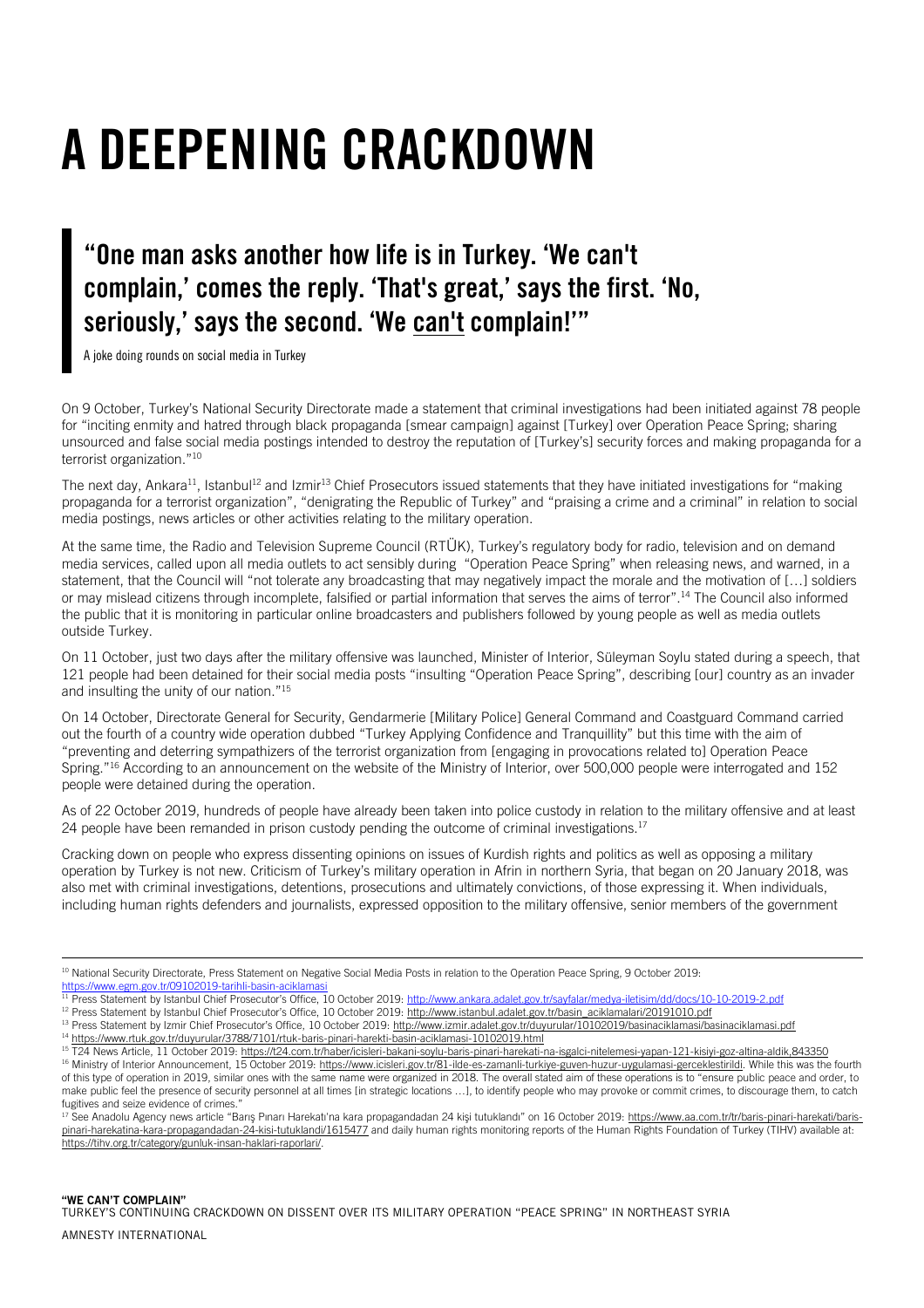and the President responded by labelling them "lovers of terrorism".<sup>18</sup> These statements were followed by anonymous threats and intimidation, as well as criminal investigations and the detention of hundreds of people for social media posts and other public statements critical of the Turkish military operation. According to the Ministry of the Interior, by 26 February 2018, 845 people had been detained for social media posts, 643 people were subject to judicial proceedings and 1,719 social media accounts were under investigation in connection with Afrin. This includes conviction of 11 doctors who are members of the Turkish Medical Association's Central Council, who were sentenced to prison terms ranging from one year eight months to three years three months<sup>19</sup> for their statement calling for an end to Turkey's military operation in Afrin.<sup>20</sup>

#### <span id="page-6-0"></span>SOCIAL MEDIA POSTS

#### "Using the words 'war, occupation, Rojava' is a crime. The judiciary says 'you cannot say no to war'."

A lawyer from Diyarbakır

The scale of the social media crackdown in relation to "Operation Peace Spring" is already reaching the proportions of that meted out by the government regarding the Afrin operation. According to the state-run Anadolu Agency, as of 16 October, authorities have identified 839 social media accounts under investigations related to the "Operation Peace Spring", which "shared criminal content."<sup>21</sup> As a result of these investigations, 186 individuals were reportedly taken into police custody since 9 October, 24 of whom were remanded in pre-trial detention.<sup>22</sup>

Lawyers in the southeastern province of Diyarbakır informed Amnesty International that at least four individuals were detained on 13 October by the police due to content of their social media accounts in relation to the military offensive in northeast Syria. Prosecutors referred them to courts requesting that they be remanded in pre-trial detention on the allegation of 'propaganda for a terrorist organization'.<sup>23</sup> According to lawyers, courts released them with judicial control measures involving regularly reporting at their local police station as well as overseas travel bans.

Amnesty International has seen the contents of one of these files, where the detainee was accused of 'propaganda for PKK/KCK terrorist organization' based on three retweets allegedly made by them. These retweets read: "…Rojava [the name given by the Kurdish population for the autonomous area they are attempting to create in northern Syria] will win, No to War," "AKP-MHP fascist coalition ... is trying to reinvent its politics through hatred against the Kurds. This dirty war against Rojava will not bring anything but death to the peoples of the Middle East" and "…Raise your voice against fascism. #GiveVoicetoRojavaforPeace…" Although none of these come remotely close to constituting evidence of an internationally recognizable crime, the prosecutor considered them sufficient evidence of 'propaganda for a terrorist organization' to merit the request from the court a decision to remand the person in pre-trial detention. In this case, the court refused prosecutor's pre-trial detention request but imposed an overseas travel ban and the obligation to report to a local police station twice a month.

On 11 October, at least 11 individuals were taken into police custody in Izmir for 'making propoganda for a terrorist organization' for their social media posts, including those shared before the launch of the "Operation Peace Spring". <sup>24</sup> Amnesty reviewed the file of one of these detainees, which did not contain any evidence of an internationaly recognizable crime.

<sup>18</sup> Amnesty International, "Weathering the Storm: Defending Human Rights in Turkey's Climate of Fear," 26 April 2018:

https://www.amnesty.org/en/documents/eur44/8200/2018/en/

<sup>&</sup>lt;sup>19</sup> Deutche Welle news article,"TTB Davasında 11 Kişiye Hapis Cezası," 3 May 2019[: https://www.dw.com/tr/ttb-davas%C4%B1nda-11-ki%C5%9Fiye-hapis](https://www.dw.com/tr/ttb-davas%C4%B1nda-11-ki%C5%9Fiye-hapis-cezas%C4%B1/a-48593834)[cezas%C4%B1/a-48593834.](https://www.dw.com/tr/ttb-davas%C4%B1nda-11-ki%C5%9Fiye-hapis-cezas%C4%B1/a-48593834) 

<sup>20</sup> Amnesty International, Turkish Medical Association facing threats, 26 January 2018[: https://www.amnesty.org/en/documents/eur44/7796/2018/en/.](https://www.amnesty.org/en/documents/eur44/7796/2018/en/) 

<sup>21</sup> Anadolu Agency, 16 October 2019[: https://www.aa.com.tr/tr/baris-pinari-harekati/baris-pinari-harekatina-kara-propagandadan-24-kisi-tutuklandi/1615477.](https://www.aa.com.tr/tr/baris-pinari-harekati/baris-pinari-harekatina-kara-propagandadan-24-kisi-tutuklandi/1615477) 62 these accounts were reportedly set up from outside of Turkey in Germany, United Kingdom and France.

<sup>22</sup> Anadolu Agency, 16 October 2019[: https://www.aa.com.tr/tr/baris-pinari-harekati/baris-pinari-harekatina-kara-propagandadan-24-kisi-tutuklandi/1615477](https://www.aa.com.tr/tr/baris-pinari-harekati/baris-pinari-harekatina-kara-propagandadan-24-kisi-tutuklandi/1615477) <sup>23</sup> Turkish Penal Code, Article 220/8 or Anti-Terror Law, Article 7/2.

<sup>&</sup>lt;sup>24</sup> Whie state-run Anadolu Agency reported 11 detentions [\(https://www.aa.com.tr/tr/baris-pinari-harekati/baris-pinari-harekati-ile-ilgili-yayinlara-11-gozalti/1609664\)](https://www.aa.com.tr/tr/baris-pinari-harekati/baris-pinari-harekati-ile-ilgili-yayinlara-11-gozalti/1609664), a lawyer representing one of the individuals told Amnesty International that in total 13 people were detained in Izmir as of 11 October due to social media posts. Also see, [http://bianet.org/english/militarism/214306-11-people-detained-in-izmir-over-social-media-messages-about-syria-operation.](http://bianet.org/english/militarism/214306-11-people-detained-in-izmir-over-social-media-messages-about-syria-operation)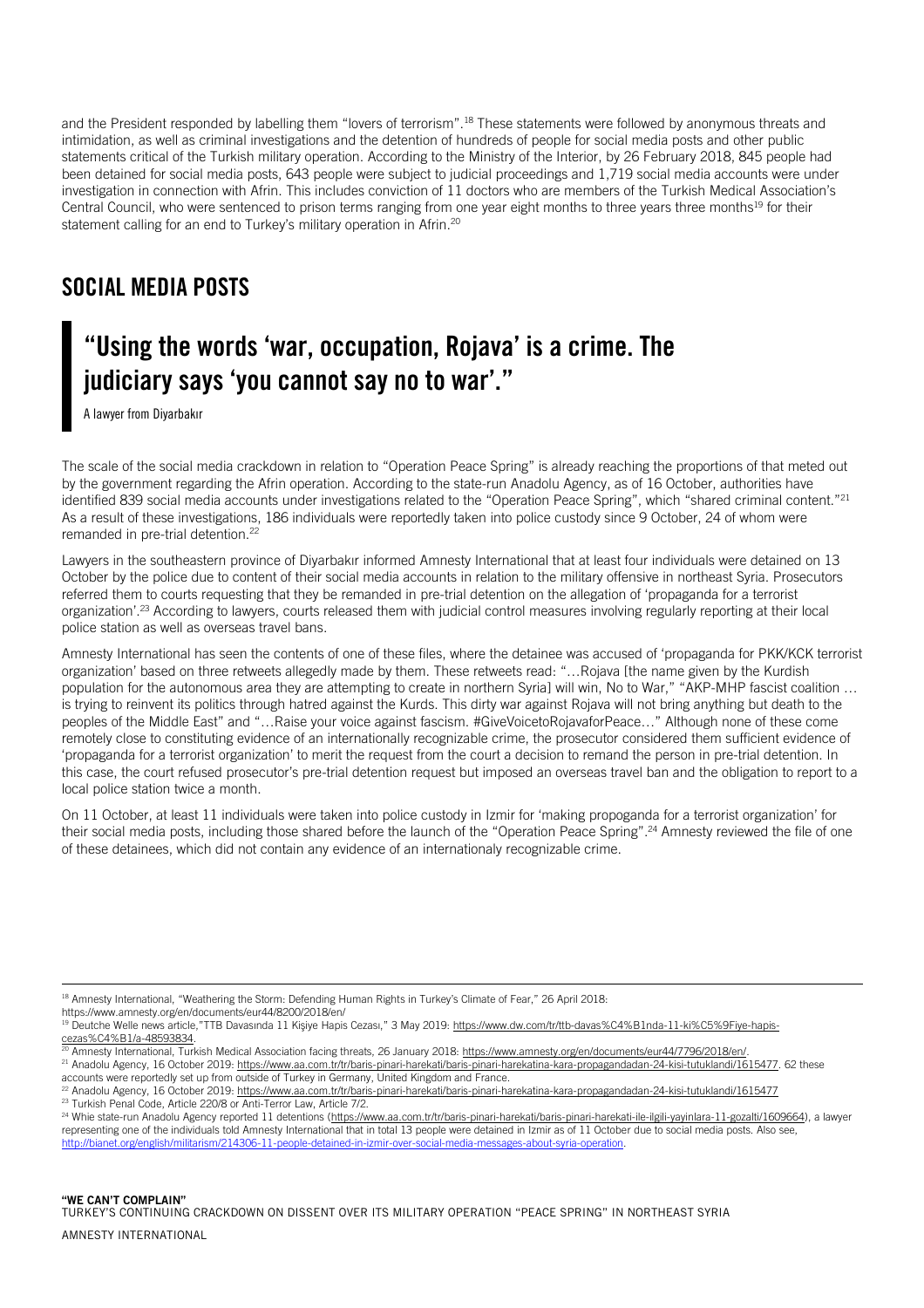#### "They are using the judicial system to silence people like me who criticize the government, even when this is actually not [legally] possible and this leads to absurdities [like my detention]."

Lawyer and columnist, Nurcan Kaya, who was detained for a tweet

Despite the end of the operation, the crackdown continues. On 27 October, lawyer and columnist, Nurcan Kaya, was detained at Istanbul airport due to a criminal investigation launched against her for 'inciting enmity or hatred'. <sup>25</sup> During the prosecutor's interrogation, she was only questioned about one of her tweets that said "[…] we know from experience how everything you call a peace operation is a massacre. Down with your racism and your ideology that doesn't even benefit you!"<sup>26</sup> Although she was later released the same day without any bail conditions, the next day, on 28 October, Istanbul Peace Penal Judgeship No. 11 imposed an overseas travel ban on her upon a request submitted by Istanbul Chief Public Prosecutor's Offfice. This represents another instance where peaceful dissenting opinion that should be protected under the right to freedom of expression is being criminalized in Turkey.

The right to freedom of expression guarantees the right to seek, receive and impart information and ideas of all kinds, by any means. It is guaranteed by international law and standards,<sup>27</sup> and restrictions can only be placed on the right only where doing so is provided by a precise law, and demonstrably necessary and proportionate (the least restrictive measure to achieve the specified purpose) for the purpose of protecting specified public interests (national security, public order, or public health or morals) or the rights or reputations of others. Clampdowns on social media usage in the manner documented in Turkey are in themselves a violation of the right to freedom of expression; and also create a 'chilling effect' whereby citizens of Turkey self-censor their online activity so as to avoid sanctions.

#### <span id="page-7-0"></span>JOURNALISTS AND OTHER MEDIA WORKERS

"Having my home raided by heavily armed and masked police officers, about thirty of them, terrorising my children… And this, simply for some social media posts calling for peace shows the level of suppression in Turkey of the right to freedom of expression"

Nurcan Baysal, human rights defender and journalist

According to his lawyer, Hakan Demir, the digital services manager of *Birgün* daily newspaper, was detained in the early hours of 10 October from his home in Istanbul and questioned in relation to a news article about "Operation Peace Spring" for 'inciting enmity or hatred' under the Article 216/1 of Turkish Penal Code. He was questioned over a tweet on *Birgün*'s official twitter account that posted a news article.<sup>28</sup> The tweet referenced Syrian Democratic Forces (SDF) who were quoted saying "Turkish warplanes have started to carry out airstrikes on civilian areas." The original source of the quote is the US-based news broadcaster NBC.<sup>29</sup> Neither the tweet on *Birgün*'s official twitter account nor the news article on *Birgün*'s official website contains language inciting violence or any other content

i.

<sup>27</sup> See, for example, Article 19 of the International Covenant on Civil and Polticial Rights and Article 10 of the European Convention for the Portection of Human Rights and Fundamental Freedoms. See also General Comment 34: 'The Article 19: Freedoms of opinion and expression', UN Human Rights Committee (CCPR/C/GC/34) para 12 and 15.

[https://twitter.com/NBCNews/status/1181923431241125888?ref\\_src=twsrc%5Etfw%7Ctwcamp%5Etweetembed%7Ctwterm%5E1181923431241125888&ref\\_url=https%3A](https://twitter.com/NBCNews/status/1181923431241125888?ref_src=twsrc%5Etfw%7Ctwcamp%5Etweetembed%7Ctwterm%5E1181923431241125888&ref_url=https%3A%2F%2Fwww.birgun.net%2Fhaber%2Ferdogan-acikladi-firat-in-dogusuna-operasyon-basladi-271907) [%2F%2Fwww.birgun.net%2Fhaber%2Ferdogan-acikladi-firat-in-dogusuna-operasyon-basladi-271907](https://twitter.com/NBCNews/status/1181923431241125888?ref_src=twsrc%5Etfw%7Ctwcamp%5Etweetembed%7Ctwterm%5E1181923431241125888&ref_url=https%3A%2F%2Fwww.birgun.net%2Fhaber%2Ferdogan-acikladi-firat-in-dogusuna-operasyon-basladi-271907)

"WE CAN'T COMPLAIN" TURKEY'S CONTINUING CRACKDOWN ON DISSENT OVER ITS MILITARY OPERATION "PEACE SPRING" IN NORTHEAST SYRIA

<sup>&</sup>lt;sup>25</sup> Article 216/1 of Turkish Penal Code.

<sup>&</sup>lt;sup>26</sup> Nurcan Kaya (@nurcan\_kaya\_), 9 October 2019, 16:08: https://twitter.com/nurcan\_kaya\_/status/1181934568171085825?s=20.

<sup>&</sup>lt;sup>28</sup> Birgün news article, 9 October 2019[: https://www.birgun.net/haber/erdogan-acikladi-firat-in-dogusuna-operasyon-basladi-271907](https://www.birgun.net/haber/erdogan-acikladi-firat-in-dogusuna-operasyon-basladi-271907) <sup>29</sup> NBC News, 9 October 2019: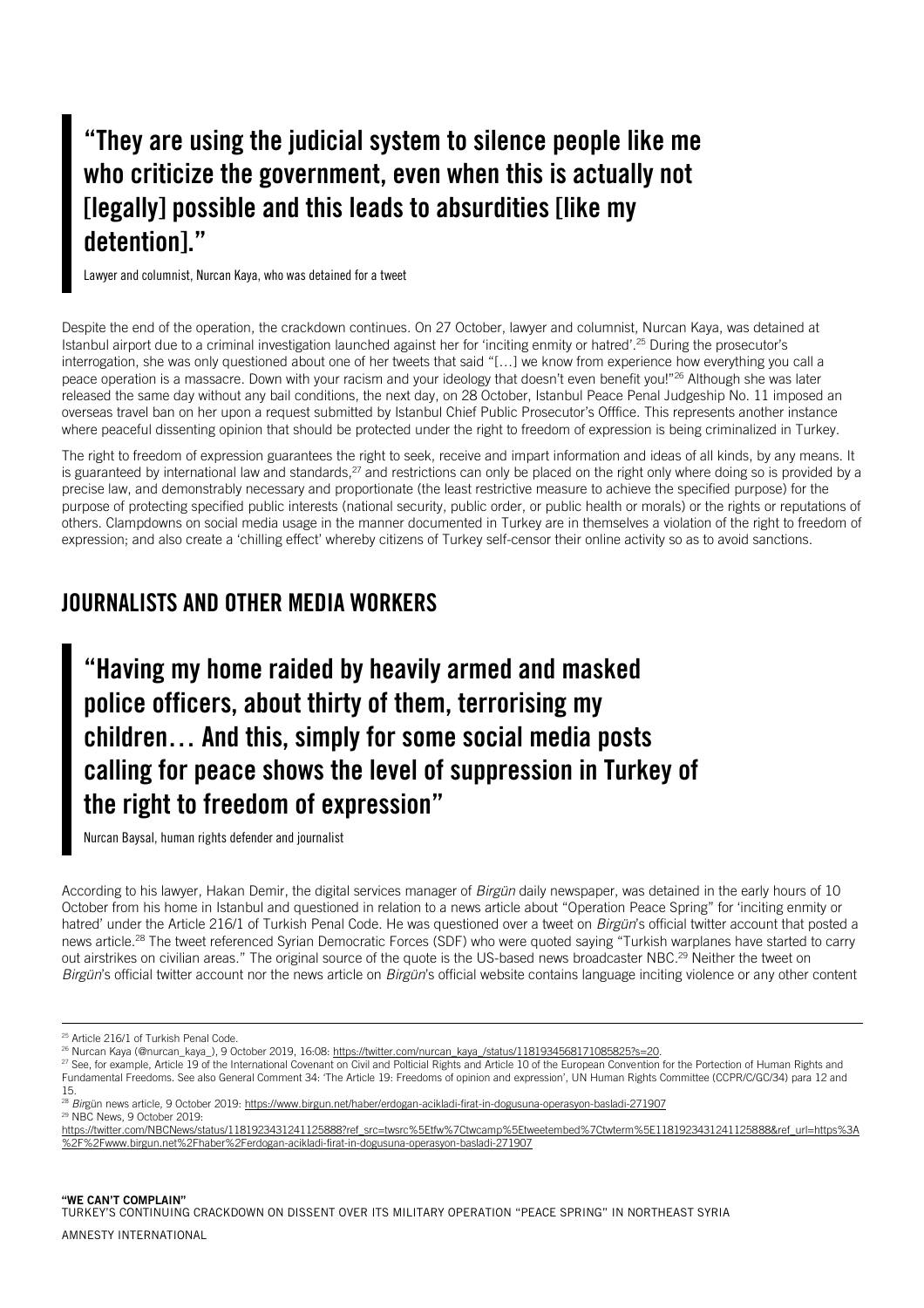that may be considered a crime. Later the same day, Istanbul Peace Penal Judgeship No.12 released Hakan Demir with an overseas travel ban.

Similarly, the managing editor of the news website Diken Fatih Gökhan Diler was detained on 10 October from his office for a news article published on Diken with the title "SDF claim: two civilians lost their lives"<sup>30</sup> also for 'inciting enmity and hatred' under the Article 216/1 of Turkish Penal Code. The article reports SDF's claims that civilians died from airstrikes in Ras al-Ayn refering to Reuters news agency and does not include any content that may be considered a crime. Fatih Gökhan Diler was also released by an Istanbul court the same day with an overseas travel ban pending the outcome of the criminal investigation.

Human rights defender and journalist, Nurcan Baysal, reported to Amnesty International that her house was raided around 5am on 19 October by approximately 30 armed police officers. Nurcan Baysal was not in Turkey at the time of the raid, but her husband and two children, aged 12 and 15, were at home. Police told Nurcan Baysal's husband that they are looking for her due to her social media posts. As of 24 October, Nurcan Baysal's lawyers have not been able to obtain details on the reasons for the raid or any accusations against her that prompted the raid beyond that it relates to her social media posts.

On 19 October around 1am police raided the home of Özlem Oral, a reporter for the leftist *United Struggle Newspaper* (*Mücadele Birliği*  Gazetesi), and detained her for 'inciting enmity or hatred<sup>'31</sup> for social media posts. She told Amnesty International that during her interrogation police confronted her with tweets criticizing "Operation Peace Spring" that were posted on the twitter account of a leftist students group, Revolutionary Students Union (DÖB), asked if she agreed with them. Amnesty Internatinal reviewed the police interrogation notes, during which officers questioned her about tweets by DÖB such as "Defend Rojava!" "#RojavaWillWin", "Fascist attack of occupation has started" or "#StandupforRojava". During her interrogation, Özlem Oral explained that the said twitter account is not hers. Regardless of this, the contents of these tweets do not incite "enmity or hatred" and are protected by the right to freedom of expression. There is a secrecy order on the file, and as such, neither Özlem Oral nor her lawyer are certain about the evidence against her. An Istanbul judge released Özlem Oral the next day with an overseas travel ban, requirement to regularly report at a local police station and obligation not to leave Istanbul, where she resides.The newspaper also reported that the same evening, the house of the newspaper's editor Süleyman Acar was raided but he was not at home at the time.<sup>32</sup>

It is not just Turkish journalists that have been targeted. On 25 October, lawyers of President Erdoğan announced<sup>33</sup> that they have filed a criminal complaint against the director and editor of French magazine, *Le Point,* following the publication of their October 24 issue, which used the cover headline "Ethnic cleansing: the Erdoğan method" in its coverage of the military offensive.<sup>34</sup>

The magazine's director, Etienne Gernelle, as well as the editor in chief of the publication's international section, Romain Gubert are accused of publishing the cover, which allegedly constitutes an insult to the president, a crime under Turkish law.<sup>35</sup>

Journalists play a key role in the effective realization of all aspects of the right to freedom of expression. For this reason the UN Human Rights Committee has recognised that states "should put in place effective measures to protect against attacks aimed at silencing those exercising their right to freedom of expression."<sup>36</sup> Under no circumstnaces "can an attack on a person, because of the exercise of his or her freedom of opinion or expression, including such forms of attack as arbitrary arrest, torture, threats to life and killing, be compatible with [the right to freedom of expression]. Journalists are frequently subjected to such threats, intimidation and attacks because of their activities."<sup>37</sup>

#### <span id="page-8-0"></span>INVESTIGATIONS AGAINST OPPOSITION MEMBERS OF THE PARLIAMENT

In Ankara, Peoples' Democratic Party (HDP) Co-Chairs Pervin Buldan and Sezai Temelli and three other HDP members of the parliament, Gülistan Kılıç Koçyiğit, Leyla Güven, and Berdan Öztürk are subject to criminal investigations<sup>38</sup> due to a statement and press briefing about "Operation Peace Spring." They are accused of 'making propaganda for a terrorist organization',<sup>39</sup> 'degrading the government of the Republic of Turkey'<sup>40</sup> and 'praising a crime and a criminal'<sup>41</sup>.

i.

<sup>34</sup> Le Monde, "Qualifié d'« éradicateur », le président turc Erdogan porte plainte contre « Le Point »,"25 October 2019:

<sup>37</sup> General Comment 34: 'The Article 19: Freedoms of opinion and expression', UN Human Rights Committee (CCPR/C/GC/34) para 23

<sup>40</sup> Turkish Penal Code, Article 301/1

<sup>30</sup> *Diken* news website, 9 October 2019[: http://www.diken.com.tr/dsg-turk-savas-ucaklari-sivilleri-ve-askeri-uslerimizi-vurdu/](http://www.diken.com.tr/dsg-turk-savas-ucaklari-sivilleri-ve-askeri-uslerimizi-vurdu/)

<sup>&</sup>lt;sup>31</sup> Turkish Penal Code, Article 216/1

<sup>32</sup> *Artı Gerçek* news website, 19 October 2019[: https://www.artigercek.com/haberler/mucadele-birligi-gazetesi-muhabiri-gozaltina-alindi](https://www.artigercek.com/haberler/mucadele-birligi-gazetesi-muhabiri-gozaltina-alindi)

<sup>33</sup> Hüseyin Aydın (@hsynaydn), 25 October 2019, 10:36, [https://twitter.com/hsynaydn/status/1187649133772972033?s=20.](https://twitter.com/hsynaydn/status/1187649133772972033?s=20)

[https://www.lemonde.fr/international/article/2019/10/25/qualifie-d-eradicateur-le-president-turc-erdogan-porte-plainte-contre-le-point\\_6016888\\_3210.html](https://www.lemonde.fr/international/article/2019/10/25/qualifie-d-eradicateur-le-president-turc-erdogan-porte-plainte-contre-le-point_6016888_3210.html) and VOA News, "Turkey Targests Foreign Journalists in Press Freedom Crackdown," 25 October 2019, https://www.voanews.com/europe/turkey-targets-foreign-journalists-press-freedomcrackdown.

<sup>&</sup>lt;sup>35</sup> Turkish Penal Code, Article 299.

<sup>36</sup> General Comment 34: 'The Article 19: Freedoms of opinion and expression', UN Human Rights Committee (CCPR/C/GC/34) para 23

<sup>38</sup> Press Statement by Ankara Chief Prosecutor's Office, 10 October, 2019: <http://www.ankara.adalet.gov.tr/sayfalar/medya-iletisim/dd/docs/10-10-2019.pdf>

<sup>&</sup>lt;sup>39</sup> Turkish Penal Code, Article 220/8 or Anti-Terror Law, Article 7/2.

<sup>41</sup> Turkish Penal Code, Article 215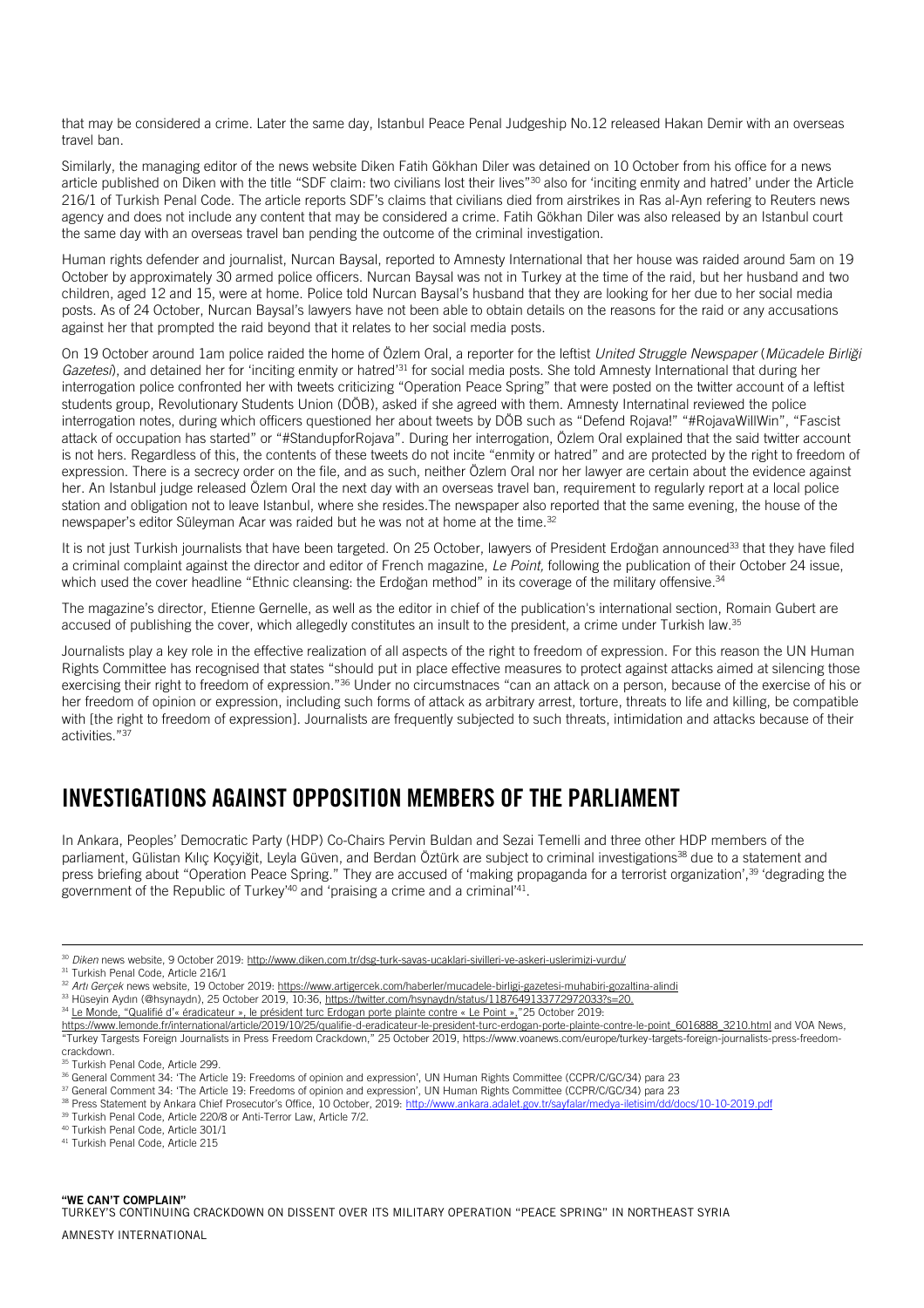On 12 October, Ankara Chief Prosecutor's office announced that it had also started an investigation against another member of parliament, Sezgin Tanrıkulu, under the charge of 'publicly denigrating the Turkish Government'. Sezgin Tanrıkulu who is an MP from the main opposition Republican People's Party (CHP) is being investigated for one of his tweets and media interviews in relation to the military offensive in northeast Syria. The tweet referred to by the Ankara Prosecutor's Office reads: "Government needs to know this, this is an unjustified war and a war against the Kurds."42

#### <span id="page-9-0"></span>BLANKET BANS ON PEACEFUL PROTESTS

On 10 October, 26 men and women, majority of whom are affiliated with the Peoples' Democratic Party (HDP) were detained in front of the offices of HDP in Diyarbakır. Some of the individuals in the group had arrived there with the intention to read out a statement to protest the government's arbitrary decision to remove from office HDP mayors elected in March in three provinces in eastern Turkey including Diyarbakır.<sup>43</sup>

According to two lawyers present at the scene, police intervened to break up the peaceful protest displaying an order detailing a blanket ban issued by Divarbakır Governorate on 30 September<sup>44</sup> prohibiting for the period between 3 and 17 October any protest, gathering or public activity, including marches, reading statements, collecting signatures, hunger strikes or sit-ins, regardless of their subject or aim. Lawyers who requested a copy of the order were refused.

After being held at the anti-terrorism branch of Diyarbakır Security Directorate, the 26 men and women were taken to the Diyarbakır Courthouse on 12 October. According to lawyers representing some of those detained, the prosecutor requested from the court that 20 of them are released with judicial control measures and six are remanded in prison pending investigations in relation to charges of 'making propaganda for a terrorist organization.'

According to lawyers, the court ordered house arrest for two of the detainees and released the other 24 with judicial control measures involving regular reporting at the local police station and/or overseas travel bans.

Amnesty International reviewed the files including the court decisions in the case of six of these individuals. According to the files, the accusation of 'making propaganda for a terrorist organization' against them is based on the allegation that they have joined the protest in response to calls by the armed Kurdistan Workers Party (PKK). At least four of them were also questioned about shouting 'long live Rojava resistance' during the protest, which cannot be considered a crime as it is protected by the right to freedom of expression. The basis for the allegation is the existence of public calls to protest appointment of trustees made on some internet sites allegedly linked to the PKK.

Diyarbakır is not the only city where such blanket bans on assemblies have been imposed. Mardin Governor also issued a 30-day ban on all assemblies effective from 17 October on the basis that "information was received that terrorist organizations or other groups affiliated to them may organize protests against Operation Peace Spring under the instruction of senior leadership from the PKK/KCK and ISIS terrorist organizations."<sup>45</sup> Other cities where similar blanket bans were issued include:

- A 30-day blanket ban in the south eastern province of Gaziantep on all assemblies effective from 12 October,<sup>46</sup>
- A 15-day ban issued on 11 October in the southern province of Adana on all assemblies specifically related to the "Operation Peace Spring,"<sup>47</sup>
- A 15-day ban in the western province of Izmir on all assemblies concerning the military operation as well as the appointment of trustees to local municipalities effective from 14 October.<sup>48</sup>
- A 30-day blanket ban in the eastern province of Tunceli on all assemblies on the grounds that protests may be organized in relation to the the military operation as well as the appointment of trustees to local municipalities in order to create chaos effective from 18 October, <sup>49</sup> and
- A 30-day blanket ban on all assemblies in the south-eastern province of Şanlıurfa issued by Governorate valid between 20 October and 18 November."<sup>50</sup>

<sup>42</sup> T24 News website, "CHP'li Tanrıkulu hakkında Barış Pınarı Harekâtı soruşturması," 14 October 2019: [https://t24.com.tr/haber/chp-li-tanrikulu-hakkinda-baris-pinari](https://t24.com.tr/haber/chp-li-tanrikulu-hakkinda-baris-pinari-harekati-sorusturmasi,843654)[harekati-sorusturmasi,843654](https://t24.com.tr/haber/chp-li-tanrikulu-hakkinda-baris-pinari-harekati-sorusturmasi,843654)

<sup>43</sup> Amnesty International, *Turkey: End Post Election Crackdown on Peaceful Dissent*, 23 August 2019: <https://www.amnesty.org/download/Documents/EUR4409332019ENGLISH.PDF>

<sup>44</sup> Divarbakır Governorate Decision No. 2019/3636.

<sup>45</sup> Announcement by Mardin Governorate on the decision, 17 October 2019[: http://www.mardin.gov.tr/yasaklama-karari-ile-ilgili-duyuru](http://www.mardin.gov.tr/yasaklama-karari-ile-ilgili-duyuru)

<sup>46</sup> Press statement by Gaziantep Governorate, 11 October 2019[: http://www.gaziantep.gov.tr/basin-aciklamasi-2019-37](http://www.gaziantep.gov.tr/basin-aciklamasi-2019-37)

<sup>47</sup> Press statement by Adana Governorate on the ban, 11 October 2019[: http://www.adana.gov.tr/md-55568999-.](http://www.adana.gov.tr/md-55568999-) Adana Governor later issued another 15-day ban effective from 18 October specifically for protests relating to the appointment of trustees to local municipalities of Diyarbakır, Mardin and Van: <http://www.adana.gov.tr/md-435522235-> <sup>48</sup> Public announcement by Izmir Governorate, 15 October 2019[: http://www.izmir.gov.tr/kamuoyu-duyurusu11.](http://www.izmir.gov.tr/kamuoyu-duyurusu11)

<sup>49</sup> Announcement by Tunceli Governorate, 18 October 2019[: http://www.tunceli.gov.tr/kurumlar/tunceli.gov.tr/Duyurular/2019/Ekim/6/image1606.pdf](http://www.tunceli.gov.tr/kurumlar/tunceli.gov.tr/Duyurular/2019/Ekim/6/image1606.pdf)

<sup>&</sup>lt;sup>50</sup> Public announcement by Şanlıurfa Governorate on the ban, 21 October 2019: http://www.sanliurfa.gov.tr/toplanti-ve-gosteri-yuruyusleri-yasaklama-karari.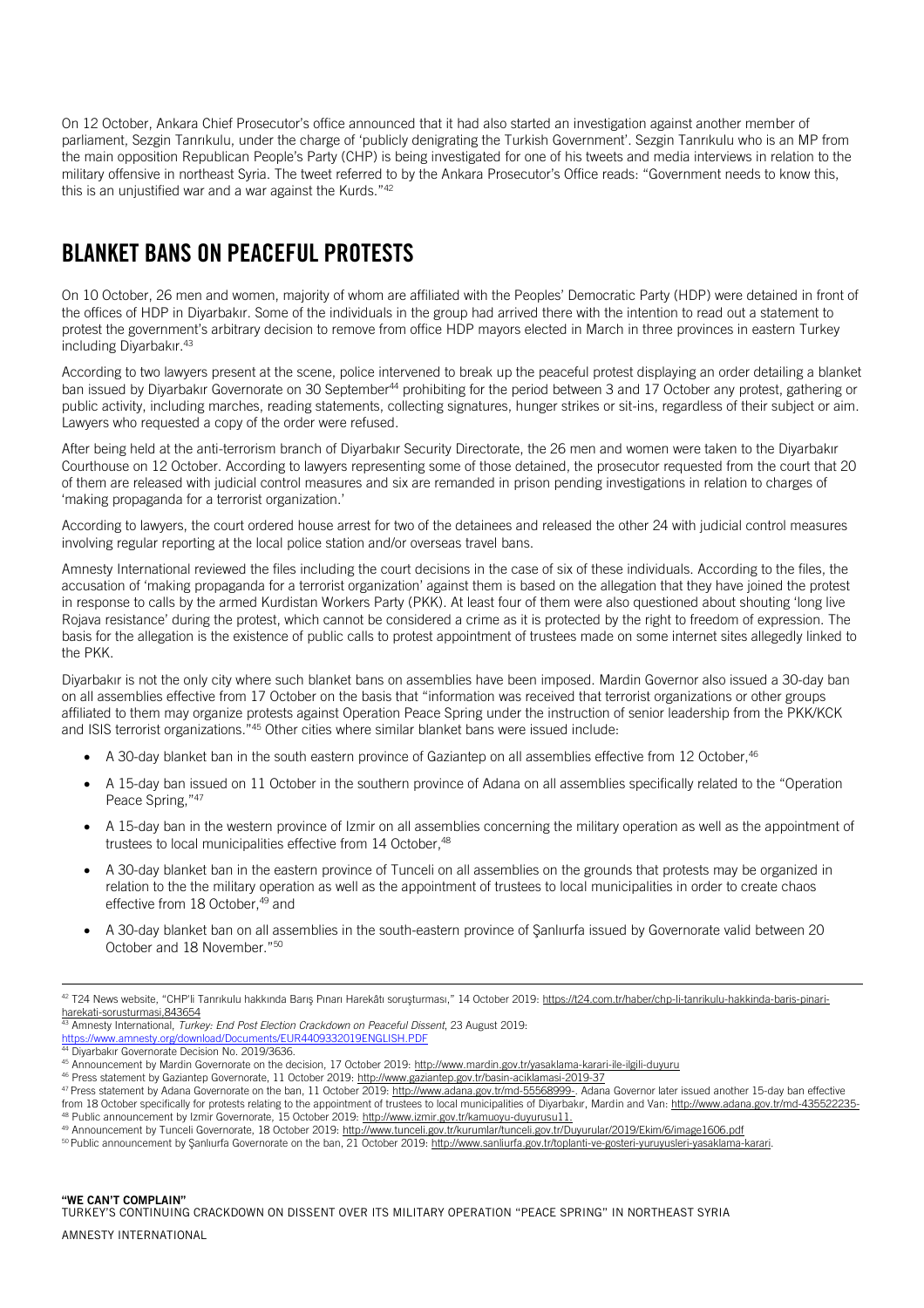All of these blanket bans represent clear violations to the right to peaceful assembly as protected by international human rights conventions to which Turkey is a party,<sup>51</sup> and Turkey's Constitution.<sup>52</sup> While the right to peaceful assembly is not absolute and it can be limited for the purpose of protecting specified public interests, a hypothetical risk of public disorder cannot establish legitimate grounds for prohibiting a peaceful assembly. The principles of necessity and proportionality require consideration of all relevant circumstances of each individual assembly, the impact on the legitimate concern protected and the possibility that the risk will concretize, and whether less restrictive means would suffice. A blanket ban can never be considered necessary under international human rights law because, by definition, it means that the authorities fail to consider each assembly individually. The responsibility to maintain public order and to facilitate the enjoyment of the right to freedom of peaceful assembly lies with the state and its organs, including its law enforcement agencies.

The repression around "Operation Peace Spring" also targeted the relatives of the victims of enforced disappearances, Saturday Mothers, who have been holding peaceful weekly vigils every since 2009 to remember their loved ones disappeared by state authorities and demand truth and justice.<sup>53</sup> On 12 October, when they gathered in the narrow street where they were forced to hold their vigils since they were banned from their traditional location in Istanbul's pedestrianized Istiklal Avenue in August 2018,<sup>54</sup> police warned them that they'll intervene to prevent the vigil from continuing "if they utter the word 'war'" in their statement. Amnesty International observers present on the day described how the police brutally charged at those attending the vigil as soon as they began reading their statement outside the offices of the Human Rights Association near Taksim, in central Istanbul. A number of those in attendance complained of having been kicked and pushed by the riot police shields. Attendees were also affected by pepper powder dropped on the ground and at the entrance of the building. Two people were briefly detained at a nearby police station but later released without charge.

Authorities must stop breaking up peaceful protests and instead ensure that everyone, including those wishing to demonstrate against Turkey's military operations, can exercise their right to freedom of peaceful assembly. States have a positive obligation to facilitate peaceful assemblies in law and in practice. As is the case in Turkish law, the exercise of the right to freedom of peaceful assembly is not subject to the permission of government authorities, this right is also protected under international law and standards in conventions Turkey is a party to. Any decision to disperse an assembly should be taken only as a last resort and carefully in line with the principles of necessity and proportionality, i.e. only when there are no other means available to protect a legitimate aim which outweighs the right of people to assemble peacefully. In any such situation, police must as far as possible avoid any use of force and in any event must always restrict it to the minimum level necessary.

<sup>&</sup>lt;sup>51</sup> See, for example: Article 21 of the International Covenant on Civil and Political Rights and Article 11 of the European Covention on Human Rights and fundamental Freedoms.

Turkey's Constitution, Article 34.

<sup>&</sup>lt;sup>53</sup> The relatives of the women and men disappeared in the 1980s and 1990s have been meeting at the square between 1995 and 1999, and then every Saturday since 2009 after a ten-year long enforced break in their vigils.

<sup>54</sup> Amnesty International, Turkey: Authorities must ensure relatives of people forcibly disappeared can continue with their peaceful weekly vigil, 29 August 2018: <https://www.amnesty.org/en/documents/eur44/9009/2018/en/>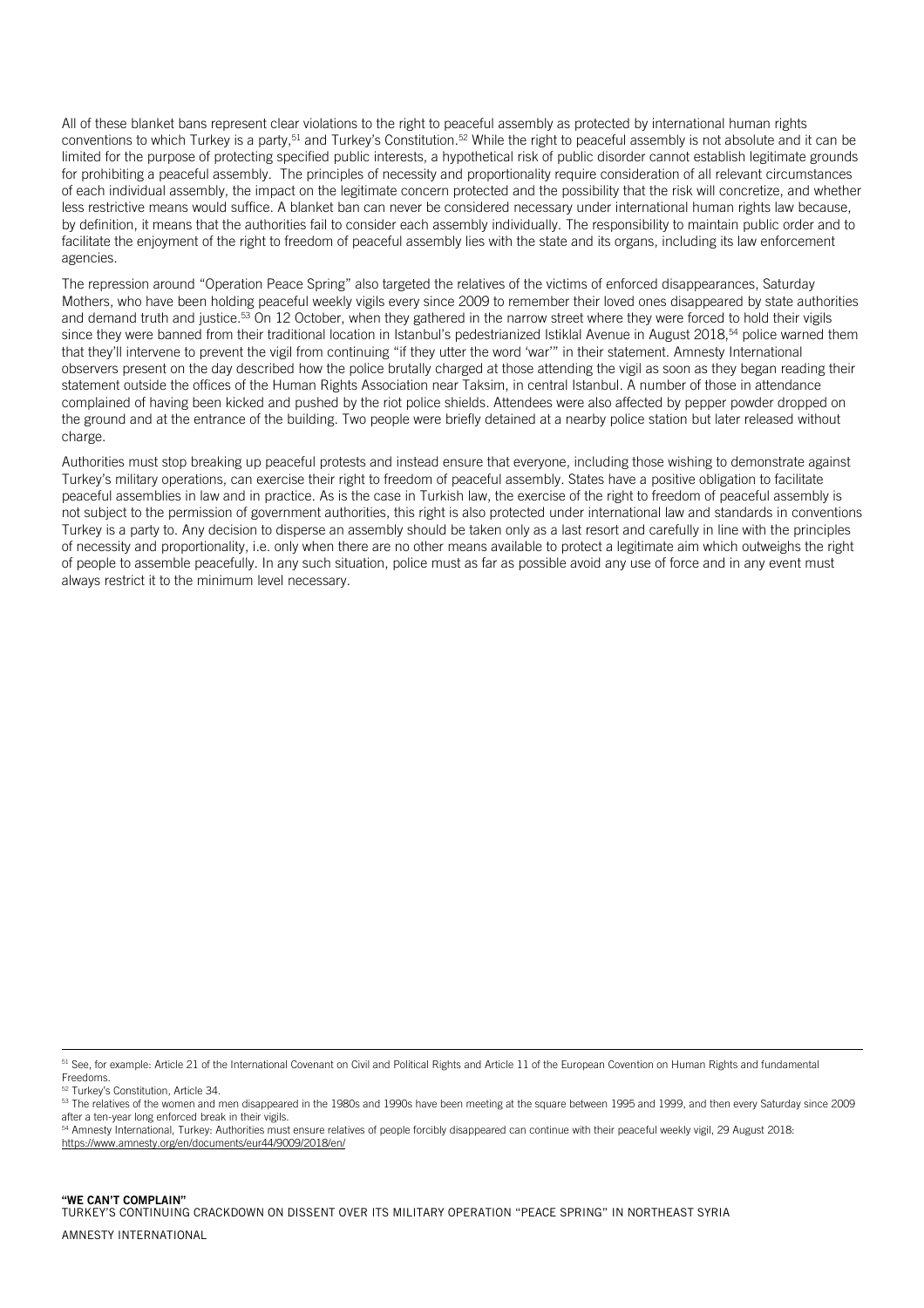### <span id="page-11-0"></span>TARGETING OF MEMBERS OF THE PEOPLES' DEMOCRATIC PARTY (HDP)

#### "These are 'preventative' detentions. Just like they sometimes do before May Day or before appointing trustees in place of elected mayors, they just rounded up people who may speak up against the military operation in Syria."

A lawyer from Mardin

ł

"Operation Peace Spring" has been used by the government as a pretext to escalate its assault on the Kurdish-rooted, leftist HDP, the only political party represented in the Parliament to oppose the military operation. Media reported that on 10 October, 21 people, at least nine of whom affiliated with HDP, including Derik district co-mayor Şerif Kıran, Mardin province, were detained in Mardin for terrorism related charges.<sup>55</sup> The following day on 11 October, police detained three others under the same investigation. Speaking to Amnesty International, lawyers representing some of the detained individuals said that they had been unable to obtain detailed information on the accusations and the reasons for their detention due to a secrecy order issued in relation to the investigation, barring them from viewing the contents of the file. However, two separate Mardin Peace Criminal Judgeships extended twice the police detention for 23 detainees, each for an additional four days, while another detainee was released due health problems after seven days in police custody. According to these court documents seen by Amnesty International, they are accused of participating or organizing protests such as 'press statements and sit-ins with the instructions of a terrorist organization.' Neither of the two decisions specified the charges or the evidence against the detainees. However, when police was taking the statements of some of the detainees after around ten days into their detention, their lawyers were told that all detainees are accused of 'committing a crime in the name of an organization' under Article 220/6 of Turkish Penal Code. According to the lawyers representing some of the detainees, the majority were finally released through court decisions with overseas travel bans on the day the 12-day maximum police custody period would expire. Those released include co-mayor Şerif Kıran.

According to Şanlıurfa Bar Association, at least 53 women and men, as well as a 17-year-old, were taken into police custody by Sanliurfa Security Directorate's anti-terrorism branch on 9 and 10 October. While lawyers representing some of the detainees were simply told that the allegations relate to the charge of 'membership of a terrorist organization', they weren't provided with any details of the allegations until 20 October, when the prosecutor sent the detainees to Şanlıurfa Peace Criminal Judgeship No. 1 requesting that at least 30 of them are remanded to prison pending trial. Detainees, including members of Peoples' Democratic Party (HDP) as well as local executives of two left-wing opposition trade unions, the Public Health Workers' Union (SES) and the Education and Science Workers' Union (Eğitim-Sen), a union of teachers and other education workers in Turkey, were all accused of 'membership of a terrorist organization'. According to lawyers, the majority were accused in relation to their alleged membership to the Democratic Society Congress (DTK), a legal organization and one of those that had been in communication with the state authorities during a tentative Kurdish peace process that lasted until July 2015. Şanlıurfa Peace Criminal Judgeship No. 1 decided for the pre-trial detention of 30 of them and released the others with judicial control measures involving reporting at the nearest police station, as well as overseas travel ban in the case of some of them.

On Sunday 13 October, HDP co-chairs in two Istanbul districts (Küçükçekmece and Şişli) Hüseyin Fidanboy and Mutlu Öztürk, and seven other HDP members were detained by police for 'organizing, leading and participating in an unlawful meeting and demonstration'

<sup>55</sup> See for example, Bianet "21 People Detained in Mardin Over Their Social Media Messages About Syria Operation," 10 October 2019: <http://bianet.org/english/politics/214245-21-people-detained-in-mardin-over-their-social-media-messages-about-syria-operation> and Anadolu Agency, "Barış Pınarı Harekatı paylaşımlarıyla terör propagandasına 21 gözaltı," 10 October 2019: [https://www.aa.com.tr/tr/baris-pinari-harekati/baris-pinari-harekati-paylasimlariyla-teror-propagandasina-](https://www.aa.com.tr/tr/baris-pinari-harekati/baris-pinari-harekati-paylasimlariyla-teror-propagandasina-21-gozalti/1608376)[21-gozalti/1608376.](https://www.aa.com.tr/tr/baris-pinari-harekati/baris-pinari-harekati-paylasimlariyla-teror-propagandasina-21-gozalti/1608376)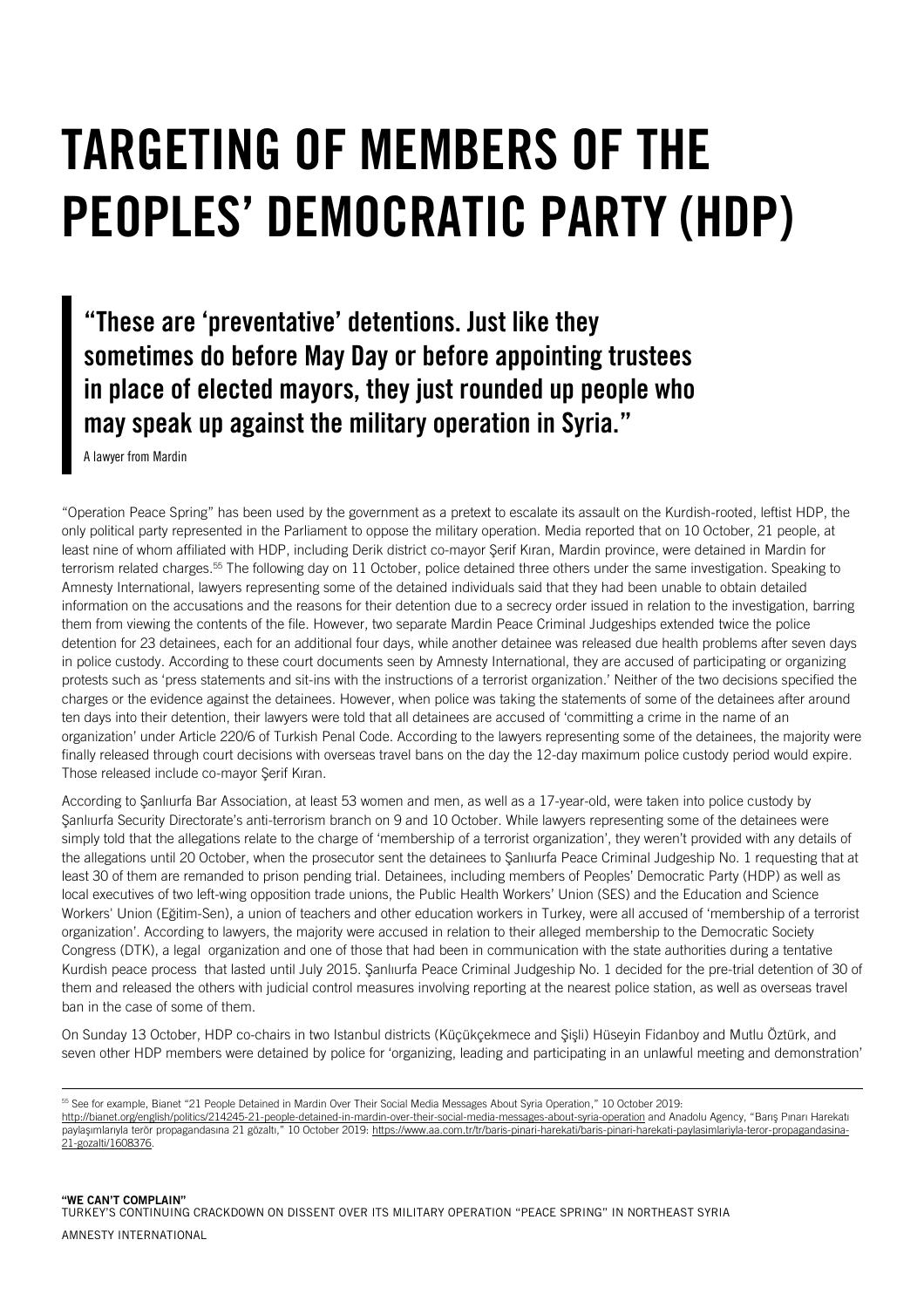and 'making propaganda for a terrorist organization'. At the time of their detention, the nine who were outside the Beşiktaş district office of the HDP were being prevented by police from entering the building to join an event marking the seventh anniversary of the establishment of the Party, which was banned by the Beşiktaş district governorate. They had arrived from Şişli after a similar event was also banned by the Şişli district governorate on security grounds.

On Monday 14 October, they were remanded in pre-trial detention by the Istanbul Peace Criminal Judgeship No.1 on grounds that 'they chanted slogans including 'murderous State, long live the resistance in Northern Syria, long live the Kobani [a city in northeast Syria] resistance'; 'attempting to create support against the Turkish army's Operation Peace Spring and providing support to the terrorist organization YPG'; 'considering the timing of the protest, it did not come under the right to freedom of expression, that there is strong suspicion that the protest was aiming at legitimizing the violent actions of the terrorist organization'; 'that the protest taking place in a densely populated area created the possibility of arousing the population'; 'considering the strong suspicion of guilt, the length of the sentence envisaged in the law, the fact that the investigation is ongoing, that there is a risk of pressure on witnesses, pre-trial detention is proportionate'.

Hüseyin Fidanboy, Mutlu Öztürk and five other men were taken to Silivri high security prison, two women were remanded in Bakırkoy prison, both in Istanbul.

On 15 October, police also detained Semire Nergiz and Ferhat Kut, co-mayors of Nusaybin, a town in Mardin province bordering Syria. On 17 October, they were both remanded in prison custody for 'membership of a terrorist organization.'<sup>56</sup> While it was not possible to obtain details of the accusations and evidence against the co-mayors due to a secrecy order issued on the file, accusations levelled during the interrogation of at least one of them did not relate to the military operation according to a lawyer who was present, but past statements or participation in protests related to the appointment of trustees to municipalities. However, local contacts Amnesty International talked to suspect that the co-mayors were targeted also due to a "crisis desk" they set up on 9 October in Nusaybin to cater to the needs of the local population in the district impacted by cross-border military activity<sup>57</sup>, including deaths and injuries. <sup>58</sup> Police also raided the crisis desk on 15 October and detained a municipal council member present at the time.<sup>59</sup>

While the official reasons for some of these detentions do not directly relate to Turkey's military offensive in northeast Syria and the targeting of HDP members had started prior to the launch of the offensive, they have intensified since 9 October when the offensive has begun.

56 Press Stement by Mardin Governorate, 18 October 2019[: http://www.mardin.gov.tr/18102019-basin-duyurusu](http://www.mardin.gov.tr/18102019-basin-duyurusu)

<sup>57</sup> Nusaybinim, 12 October 2019: [http://www.nusaybinim.com/nusaybin-belediyesi-kriz-masasi-olusturdu\\_15869.html](http://www.nusaybinim.com/nusaybin-belediyesi-kriz-masasi-olusturdu_15869.html)

<sup>58</sup> Press Statements by Mardin Governorate on 10 and 11 October 2019:<http://www.mardin.gov.tr/10102019-basin-duyurusu> an[d http://www.mardin.gov.tr/11102019-basin](http://www.mardin.gov.tr/11102019-basin-duyurusu)[duyurusu.](http://www.mardin.gov.tr/11102019-basin-duyurusu) Following the launch of the "Operation Peace Spring", Turkish authorities have reported that 11 people including children were killed and 59 were injured as a result of mortar shells and rocket projectiles fired from across Syria.

<sup>59</sup> Sendika.org, HDP'li belediyelere polis baskını, 15 October 2019: <http://sendika63.org/2019/10/hdpli-belediyelere-polis-baskini-565147/>

ł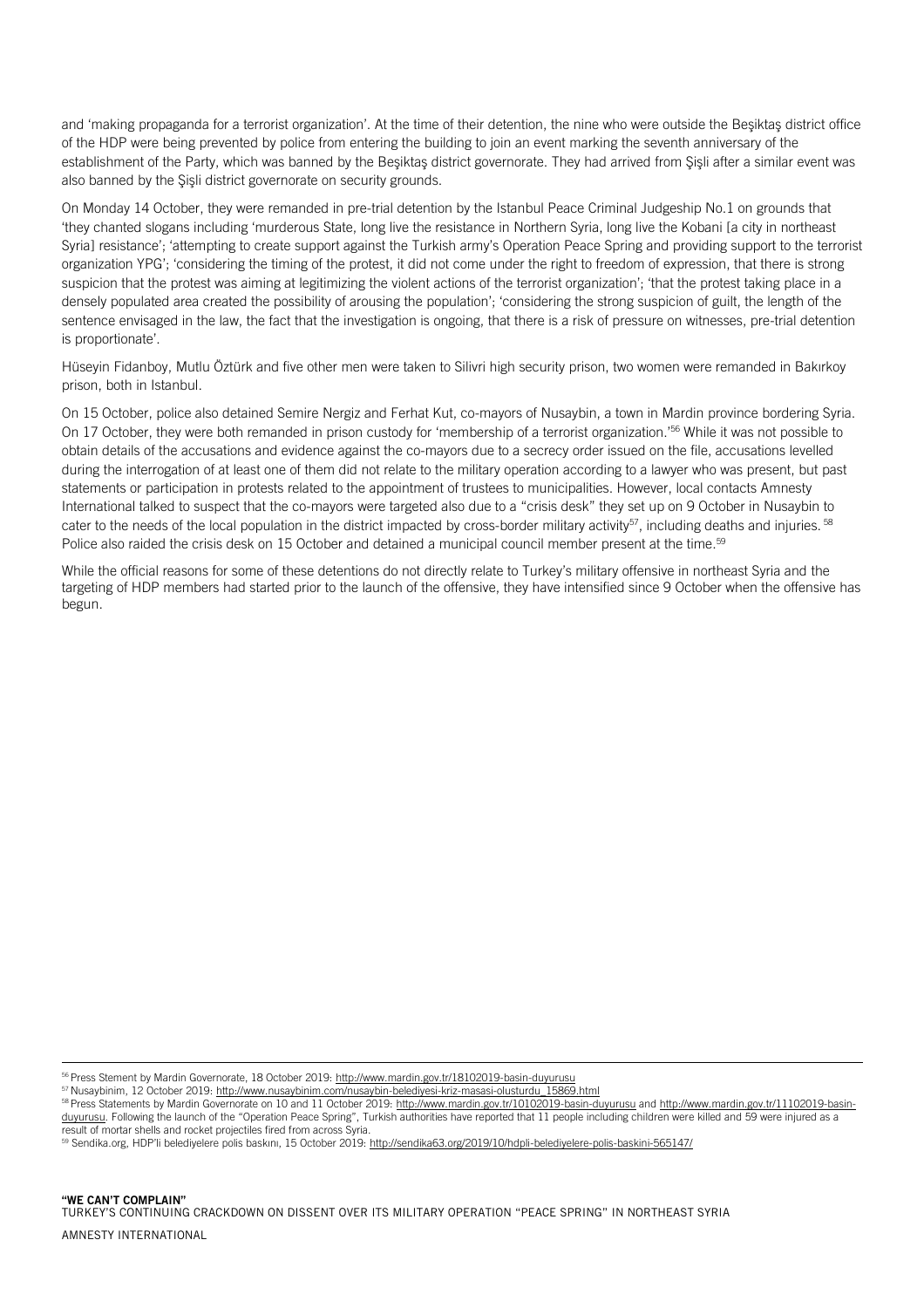### <span id="page-13-0"></span>ABUSIVE LEGISLATION SHACKLING FREEDOM OF EXPRESSION

The definition of "terrorism" in Turkey's anti-terrorism law is overly broad, vague and lacks the level of legal certainty required by international human rights law.<sup>60</sup> Fundamentally, it defines "terrorism" by its political aims rather than its tactics.<sup>61</sup> Provisions criminalising membership of a terrorist organization have also led to abuses, such as Article 220/6 and 220/7 of the Turkish Penal Code, which allow the state to punish individuals as though they were members of a "terrorist" organization, even when they have not been proven in court to be members.<sup>62</sup>

Similarly, according to Article 2 of the Anti-Terrorism Law, persons can be found guilty of membership of a terrorist organization without being a member of the organization if found to have committed a crime 'in the name of such an organization'.<sup>63</sup>

These "anti-terrorism" provisions have frequently been brought against individuals, who advocate political ideas that may be shared by groups authorities describe as "terrorist", even when the prosecuted individuals have not themselves advocated violence, hatred, or discrimination, and are not prosecuted for direct involvement in violent acts.

Article 13 of Law 7145 extended police custody for suspects of "terrorism" related crimes allowing police to hold some suspects for up to 12 days without charge.<sup>64</sup>

Several provisions of Turkish Penal Code directly limit the right to freedom of expression in a manner that is not permitted by international legal standards. These include:

- Article 301, which criminalizes denigration of "the Turkish nation, the state of the Republic of Turkey, the Turkish Parliament (TBMM), the government of the Republic of Turkey and the legal institutions of the state" ;
- Article 318, which criminalizes alienating the public from military service;
- Article 215, which criminalizes praising a crime or a criminal going beyond the legitimate aim of criminalizing incitement to commit a criminal act;<sup>65</sup>
- Article 216/1 that criminalizes "incitement to enmity and hatred" and being used also to prosecute criticism of dominant beliefs and power structures;
- Article 216/2 that criminalizes "denigrating section of the population on grounds of social class, race, religion, sect, gender or regional differences";
- Article 216/3 that criminalizes "denigrating the religious values of a section of the population";
- Article 125 that criminalizes attribution of an "act or fact to a person in a manner that may devalue that person's honour, dignity or prestige or…. An attack on someone's honour, dignity or prestige by swearing"; and
- Article 299 that criminalizes "insulting the President".

These articles of the Penal Code have frequently been used to prosecute and punish peacefully expressed dissenting opinions; public support for the right to conscientious objection to military service voiced at street demonstrations or in newspaper articles; criticism of

#### "WE CAN'T COMPLAIN"

i.

TURKEY'S CONTINUING CRACKDOWN ON DISSENT OVER ITS MILITARY OPERATION "PEACE SPRING" IN NORTHEAST SYRIA

<sup>&</sup>lt;sup>60</sup> Analysis of relevant legislation under this section is from Amnesty International's submission for the UN Universal Periodic Review, 35<sup>th</sup> session of the UPR Working Group, January 2020, "Turkey: Deepening Backslide in Human Rights," 8 August 2019, available at: <https://www.amnesty.org/en/documents/eur44/0834/2019/en/>  $61$  Anti-Terrorism Law No. 3713, Article 1: "Terrorism is any kind of act done by a person or persons belonging to an organization with the aim of changing the characteristics of the Republic as defined in the Constitution, the political, legal, social, secular and economic system, damaging the indivisible unity of the State with its territory and nation, endangering the existence of the Turkish State and Republic, weakening, destroying or seizing State authority, eliminating fundamental rights and freedoms, damaging the internal and external security of the State, public order or general health by means of coercion and violence; pressure, intimidation, deterrence, suppression or threats. <sup>62</sup> Article 220/6 of the Penal Code punishes those who "commit crimes in the name of a [terrorist] organization and 220/7 criminalizes "knowingly and willingly assisting a [terrorist] organization.'

 $63$  Law No. 3713, Article 2 defines a "terrorist" offender as "any person, who is a member of organizations formed to achieve the aims specified under Article 1, and who commits a crime in furtherance of these aims in concert with others or individually, or who is a member of the organizations even if s/he does not commit the targeted crime. The second paragraph of the Article continues that "persons, who commit a crime in the name of the organization are also considered as terrorist offenders, even if they are not members of a terrorist organization."

<sup>&</sup>lt;sup>64</sup> Article 13 of Law 7145 amending Ani-Terrorism Law No. 3713 by an additional provision (Temporary Article 19) valid for three years upon its entry into force on 31 July 2018.

<sup>&</sup>lt;sup>65</sup> Article 217 of the Penal Code separately criminalizes incitement to commit a criminal act. Amnesty International considers the wording of Article 215 extremely broad with a potential to abuse even though it states that the person carrying the offence will be punishable by up to two years imprisonment "in the case of a clear and present danger to public order as a result of praising a crime or a criminal"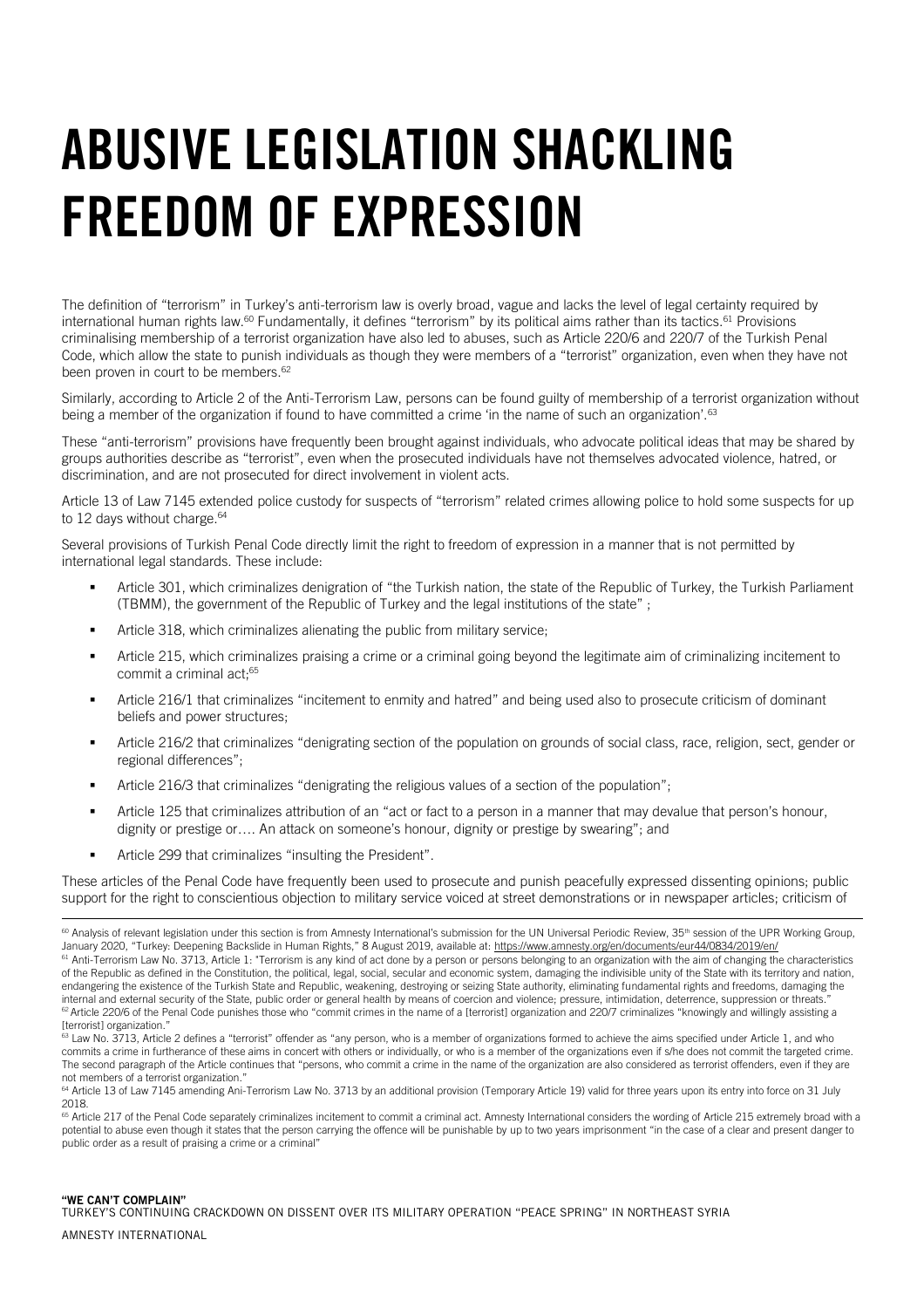dominant beliefs and power structures, and criticism of the actions of politicians and other public officials and they all must be repealed.

Other legal provisions are so broadly worded that they lend themselves to abuse, impermissibly limiting freedom of expression through their implementation. Article 6/2 and Article 7/2 of the Anti-Terrorism Law, which respectively criminalize "printing or publishing of declarations or statements of terrorist organizations" and "making propaganda for a terrorist organization," include vague concepts of threat and coercion without specifying in respect of these a link to violence. As such, Article 6/2 allows for the prosecution of individuals for publishing statements that do not amount to incitement to violence, while Article 7/2 is used to prosecute statements, participating in peaceful protests or other similar activities that do not amount to incitement to violence.

On 17 October 2019, Turkey's Parliament passed a number of legislative amendments with the government's stated aim of "promoting and expanding rights and freedoms" under its "Judicial Reform Strategy" that failed to address the structural flaws in a judiciary buckled and broken under sustained political pressure.<sup>66</sup> The only amendment in the package relating to freedom of expression adds "statements made within the limits of providing information or made with the purpose of criticism cannot be criminalized" to Article 7/2 of the Anti-Terrorism Law. However, this vague wording is unlikely to remedy the current abusive use of Article 7/2.

### <span id="page-14-0"></span>FROM EMERGENCY TO OPPORTUNITY

The extent of the crackdown in the context of the military offensive raises serious concern that the authorities are using military operations in northern Syria as a pretext to further crush dissent and inflict fear. One of the declared aims of the police operation 'Turkey Applying Confidence and Tranquillity' launched after the 'Operation Peace Spring' began was to "make the citizens feel the presence of security authorities everywhere and all the time."<sup>67</sup> The examples outlined in this briefing show the abusive application of anti-terrorism laws to silence all critical discussion of the military offensive, and clamp down on dissent on issues of Kurdish rights and politics more generally, intensifying the climate of fear already present across the country in stark violation of the rights to freedom of peaceful assembly, expression and fair trial rights. In this sense, the agenda pursued by the government is reminiscent of crackdown during the two-year state of emergency which went far beyond the legitimate aim of countering the threat posed by the coup attempt, and broadened into an attack on all forms of peaceful dissenting opinion. A year and a half after the state of emergency has ended, the military operation should not be used to further shrink the space for dissenting or alternative views.

<sup>66</sup> Law No. 7188 of 17 October 2019[: https://www.tbmm.gov.tr/kanunlar/k7188.html](https://www.tbmm.gov.tr/kanunlar/k7188.html). For Amnesty International's analysis of the amendments, see, Amnesty International, "Turkey: "Judicial Reform" package is a lost opportunity to address deep flaws in the justice system," 8 October 2019: [https://www.amnesty.org/en/documents/eur44/1161/2019/en/.](https://www.amnesty.org/en/documents/eur44/1161/2019/en/)

<sup>67</sup> Ministry of Interior announcement of 15 October 2019[: https://www.icisleri.gov.tr/81-ilde-es-zamanli-turkiye-guven-huzur-uygulamasi-gerceklestirildi](https://www.icisleri.gov.tr/81-ilde-es-zamanli-turkiye-guven-huzur-uygulamasi-gerceklestirildi)

ł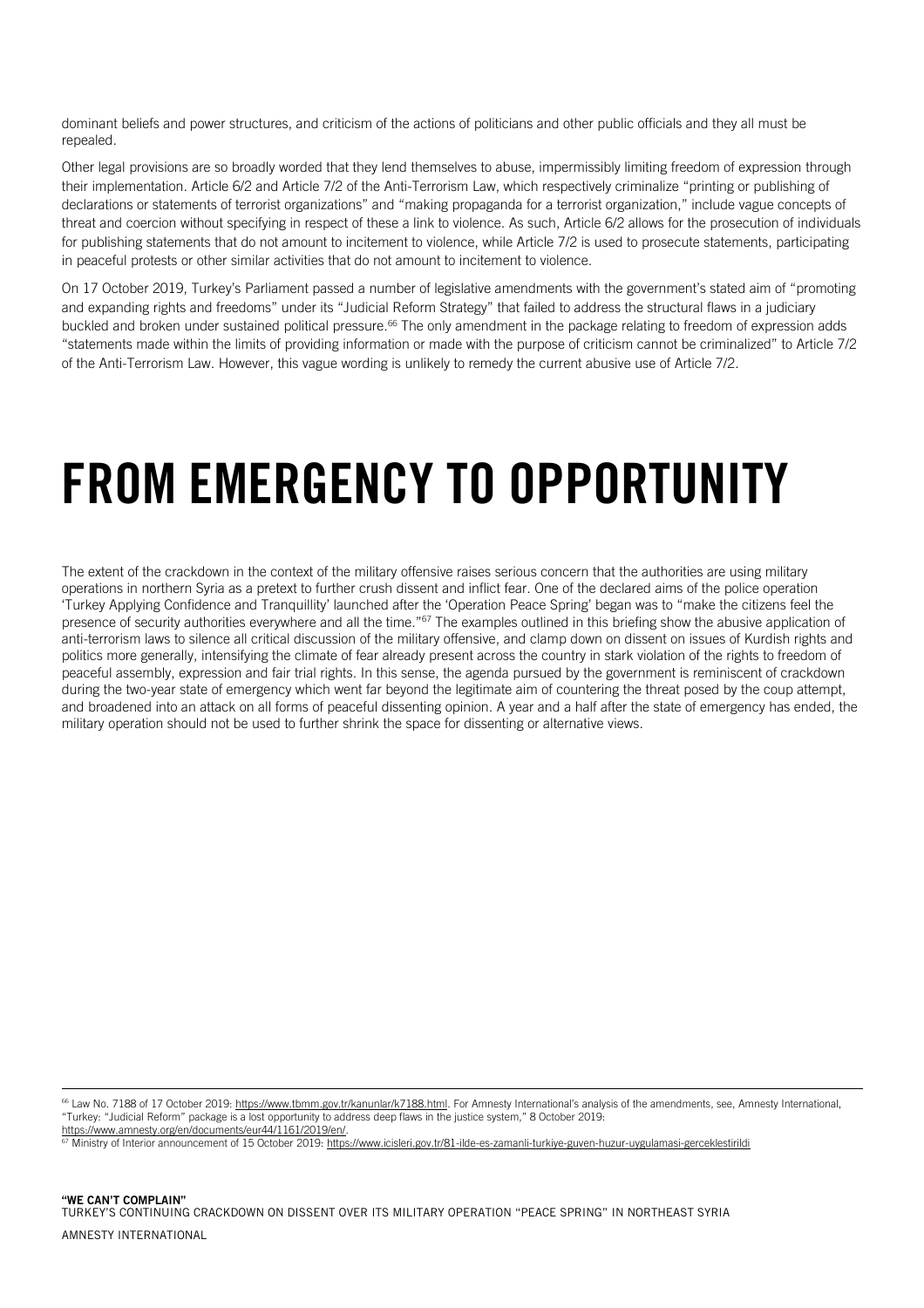## <span id="page-15-0"></span>RECOMMENDATIONS

#### AMNESTY INTERNATIONAL CALLS ON THE GOVERNMENT OF TURKEY TO UPHOLD THE RIGHTS TO FREEDOM OF EXPRESSION AND TO PEACEFUL ASSEMBLY:

- Ensure that criticism of Turkey's military operations or calling for peace -- through media, social media, peaceful assembly or other peaceful means -- is not criminalized and no one, including journalists, opposition politicians and others, is targeted through criminal investigations or prosecutions for exercising their rights to freedom of expression or to freedom of peaceful assembly;
- Drop all charges and end prosecution of individuals or groups for peaceful expression of their opposition to Turkey's military operations, arbitrary removal of elected mayors or appointment of trustees to local municipalities;
- **Ensure that people can gather and protest peacefully, including by lifting blanket bans issued by governors across the** country;
- Amend the definition of "terrorism" in Article 1 and "terrorist" offender in Article 2 of the Anti-Terrorism Law in line with international human rights law and standards:<sup>68</sup>
- Repeal Articles 301 (Denigrating the Turkish Nation), 318 (Alienating the public from military service), 215 (Praising a crime or a criminal), 299 (Insulting the President), and 125 (Criminal defamation) of the Penal Code;
- Repeal or amend paragraphs 6 and 7 of Article 220 (Committing a crime in the name of an organization) of the Penal Code, by setting out clear criteria for when assisting an armed group can be criminalized, including requiring that such assistance must itself be an internationally recognizable offence, including when it directly involves the planning or commission of such a crime;
- Repeal or amend Article 6/2 (Printing or publishing declarations/statements of a terrorist organization) and Article 7/2 (Making propaganda for a terrorist organization) of the Anti-Terrorism Law to ensure they are precisely and clearly formulated and can no longer be used to prosecute people merely for the peaceful expression of their views;
- Repeal paragraphs 2 and 3 of Article 216 of the Penal Code (Incitement to hatred or hostility) to ensure that they can no longer be used to prosecute people merely for the peaceful expression of their views.

<sup>68</sup> For an analysis of these provisions as well as those listed under recommendations concerning freedom of expression, association and the right to peaceful assembly, see Amnesty International, *Turkey Decriminalize Dissent: Time to Deliver on the Right to Freedom of Expression,* 27 March 2013 (Index: EUR 44/001/2013): <https://www.amnesty.org/en/documents/EUR44/001/2013/en/>

i,